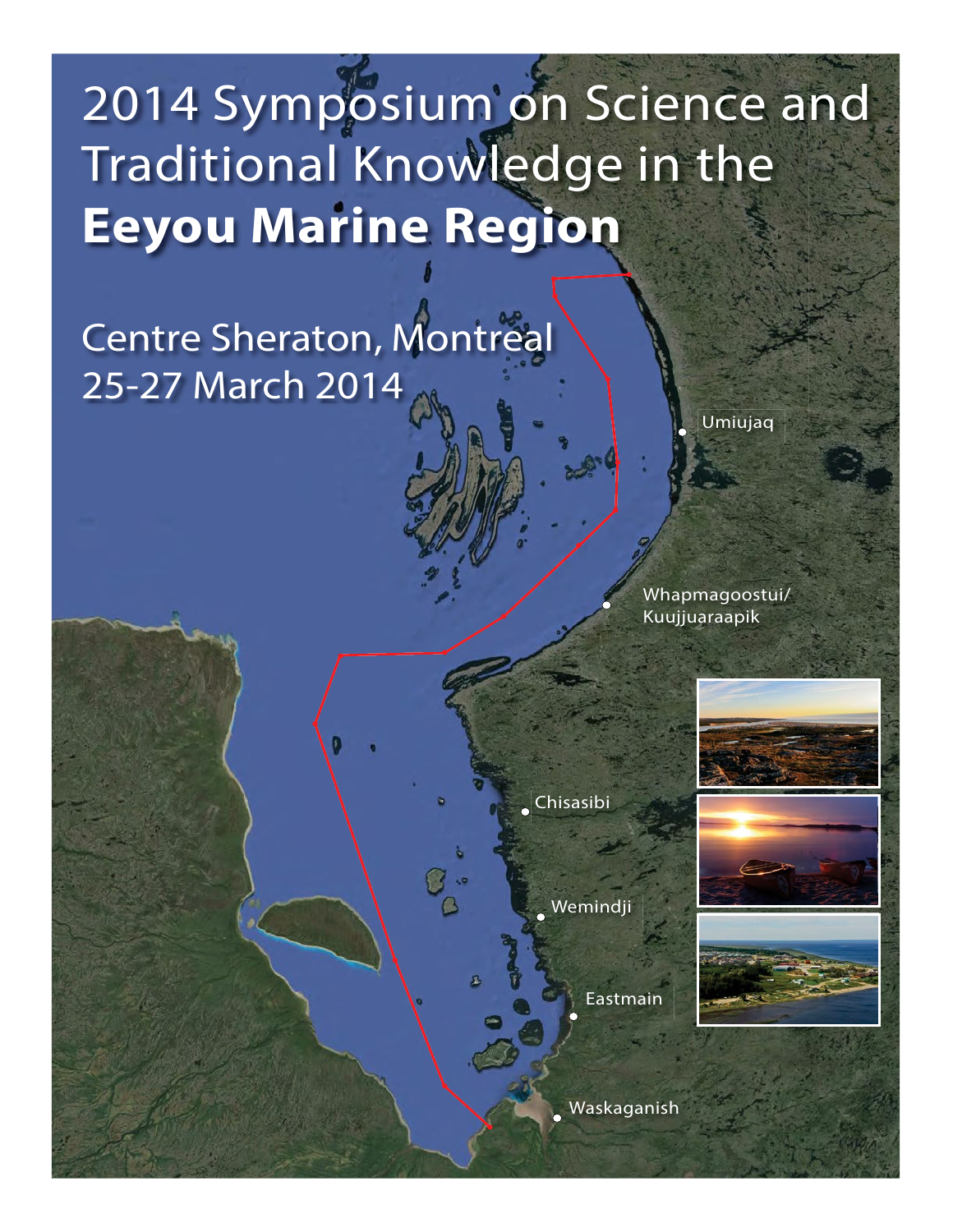# TABLE OF CONTENTS

| Word of Welcome                         | p. 3    |
|-----------------------------------------|---------|
| <b>Organizing Committee</b>             | p. 4    |
| General Program                         | p. 5    |
| Abstracts - Oral Presentations          | p. $10$ |
| <b>Abstracts - Poster Presentations</b> | p. 18   |
| List of Participants                    | p. 21   |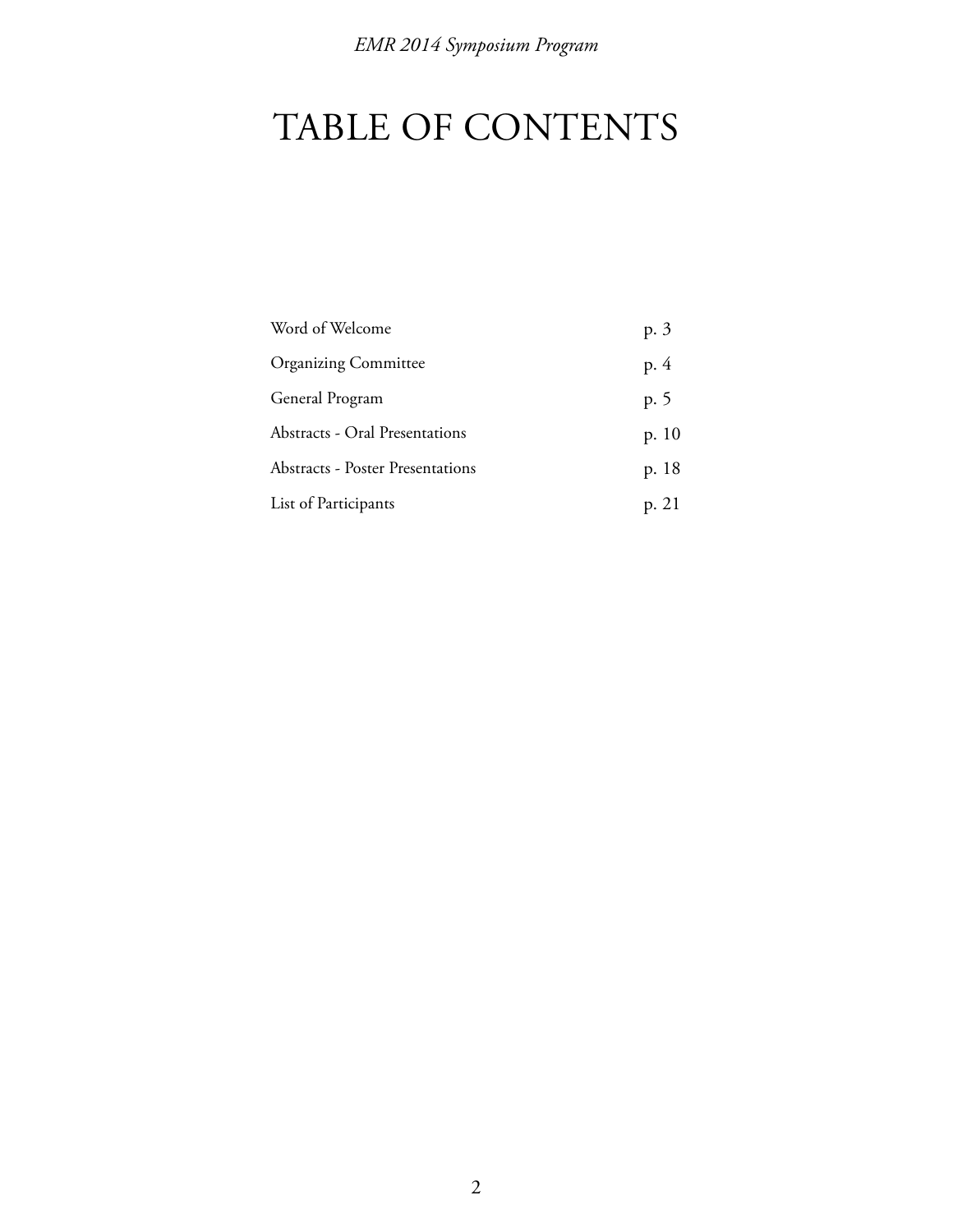# WORD OF WELCOME

# FROM THE CHAIR OF THE ORGANIZING COMMITTEE

Wachia, good morning, bonjour,

I am honored, proud and very happy to welcome you to the 2014 Symposium devoted to the analysis of the results of scientific research and examination of traditional environmental knowledge in the Eeyou marine region defined by an agreement between the Grand Council of the Crees (Eeyou Istchee) and the Government of Canada with the participation of the Government of Nunavut.

The Symposium is designed to present an overview of the knowledge on marine and coastal ecosystems of James Bay and eastern Hudson Bay as well as to identify fields of research that could be developed to fill the gaps in our understanding of the marine environment needed to ensure a sustainable development of resources (conservation and sustainable use).

I would like to address my most sincere thanks to the members of the Organizing Committee, Ms. Chantal Otter Tétreault, Ms. Aurélie Bourbeau-Lemieux, as well as Mr. Claude Saint-Charles for their valuable contribution to the preparation for this event. I would also like to thank Ms. Marina Kataquapit for her support of our work. In addition, I would like to thank Dr. Martin Fortier, Executive Director of ArcticNet, and his team, who have contributed their expertise and experience to the development of the program as well as the entire organization of our Symposium. Finally, I thank those who agreed to act as session chairs.

The Symposium themes relate to the bio-physical, ecological and socio-economic parameters of this vast region. In addition, a thematic focuses on scientific field sampling methods that could potentially be used as part of a long-term research program. The Symposium will conclude with a panel discussion, which will seek, among other things, to respond to the following three questions:

Whereas the various observations and recommendations made by speakers and poster presenters;

Whereas the knowledge already gained on the Eeyou Marine Region;

- What elements of the marine environment dynamics and resources should be the subject of a research program over the next five years?
- What means should be implemented to achieve this program?
- Which organizations and partners should be invited to participate in this program?

Jules Dufour, Ph.D., C.Q. Member, Eeyou Marine Regional Wildlife Board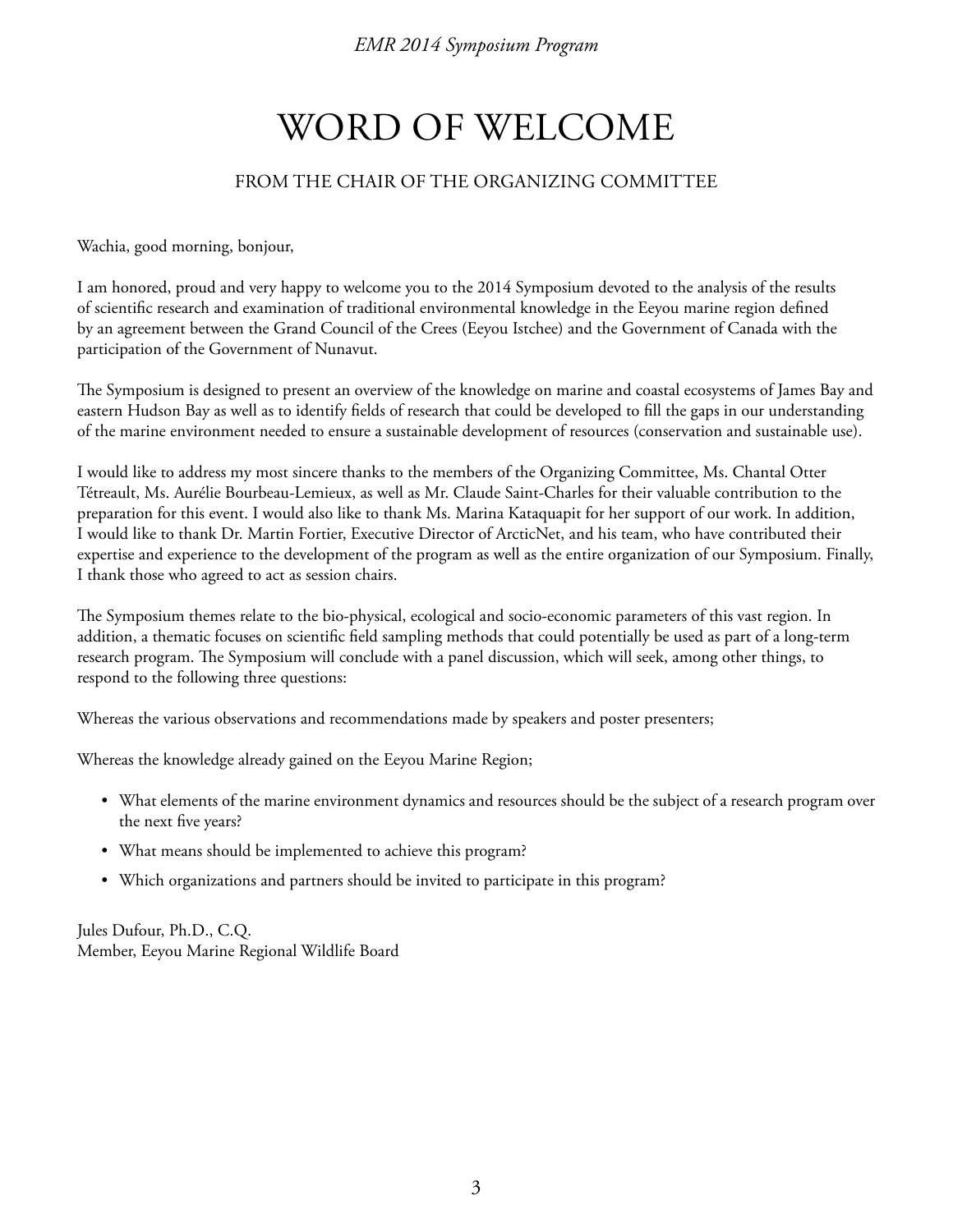# ORGANIZING COMMITTEE

Jules Dufour (Chair), Eeyou Marine Region Wildlife Board (EMRWB) Claude Saint-Charles, Eeyou Marine Region Wildlife Board (EMRWB) Aurélie Bourbeau-Lemieux, The Grand Council of the Crees (Eeyou Istchee) Chantal Tétreault, The Grand Council of the Crees (Eeyou Istchee) Martin Fortier, Executive Director, ArcticNet



ArcticNet<br>PPPSBCSBJFB JPYo<1Shnic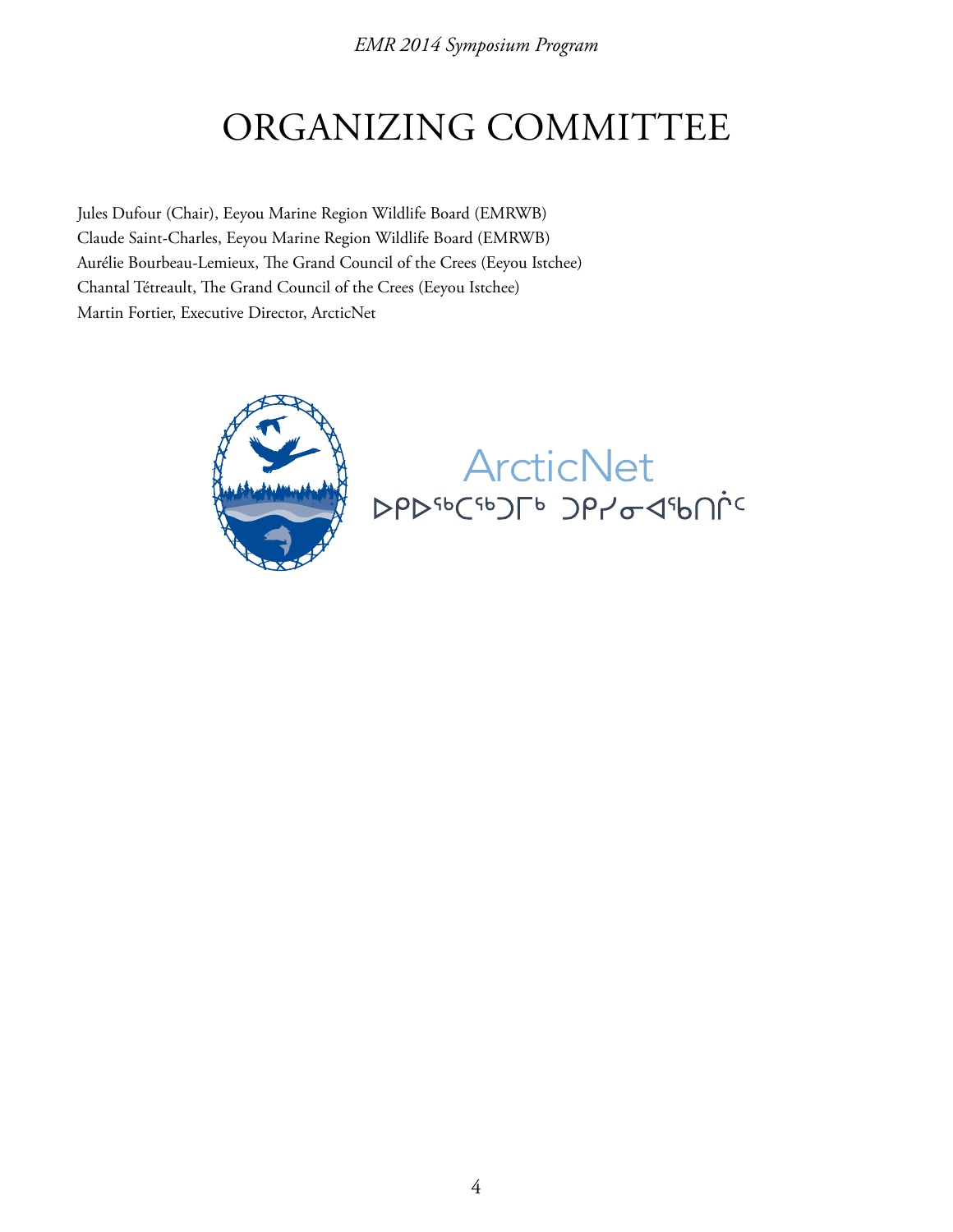# GENERAL PROGRAM

- The Symposium will be held on Level B of Le Centre Sheraton Montreal Hotel (2 floors below the hotel lobby)
- Speaker sessions will be presented in Salon A & B
- Posters will be on display in the Foyer facing Salon A & B
- A Welcome Reception will be held on 25 March at 6pm in the Salon Club on the 37th Floor
- Coffee breaks will be held in the Foyer facing Salon A & B
- Lunch on 26 March will be served in Salon C

| TUESDAY, 25 MARCH (13:30-15:00)                                     |                                                                                                                                  |                                                                                    |  |
|---------------------------------------------------------------------|----------------------------------------------------------------------------------------------------------------------------------|------------------------------------------------------------------------------------|--|
| <b>SESSION 1: WELCOME AND OBJECTIVES</b><br><b>Chair: Bert Moar</b> |                                                                                                                                  |                                                                                    |  |
| 13:30                                                               | <b>Robert Kanatewat</b><br>(Former Chief of Chisasibi and<br>Cree/Naskapi Commission)                                            | Opening Remarks / Prayer                                                           |  |
| 13:35                                                               | <b>Jules Dufour</b><br>(Eeyou Marine Region Wildlife Board)                                                                      | Welcome from the Chairman of the Symposium Organizing<br>Committee                 |  |
| 13:40                                                               | <b>Rodney Mark</b><br>(Grand Council of the Crees)                                                                               | Welcome from the Deputy Grand Chief                                                |  |
| 13:50                                                               | William MacKay<br>(Government of Nunavut)                                                                                        | Welcome from Nunavut                                                               |  |
| 13:55                                                               | <b>Robbie Tookalak</b><br>(Nunavik Marine Region Wildlife Board)                                                                 | Welcome from Nunavik                                                               |  |
| 14:00                                                               | <b>Roderick Pachano</b><br>(Eeyou Marine Region Wildlife Board)                                                                  | Symposium Objectives, Research Program and Description of<br><b>EMR</b> Committees |  |
| 14:20                                                               | Monique Lucie Sauriol<br>(Aboriginal Affairs and Northern<br>Development Canada)<br>Alexandre-Guy Côté<br>(Environnement Canada) | The Eeyou Marine Region Agreement                                                  |  |
| 14:45                                                               | <b>Question Period</b>                                                                                                           |                                                                                    |  |
| 15:00                                                               | <b>Refreshment Break</b>                                                                                                         |                                                                                    |  |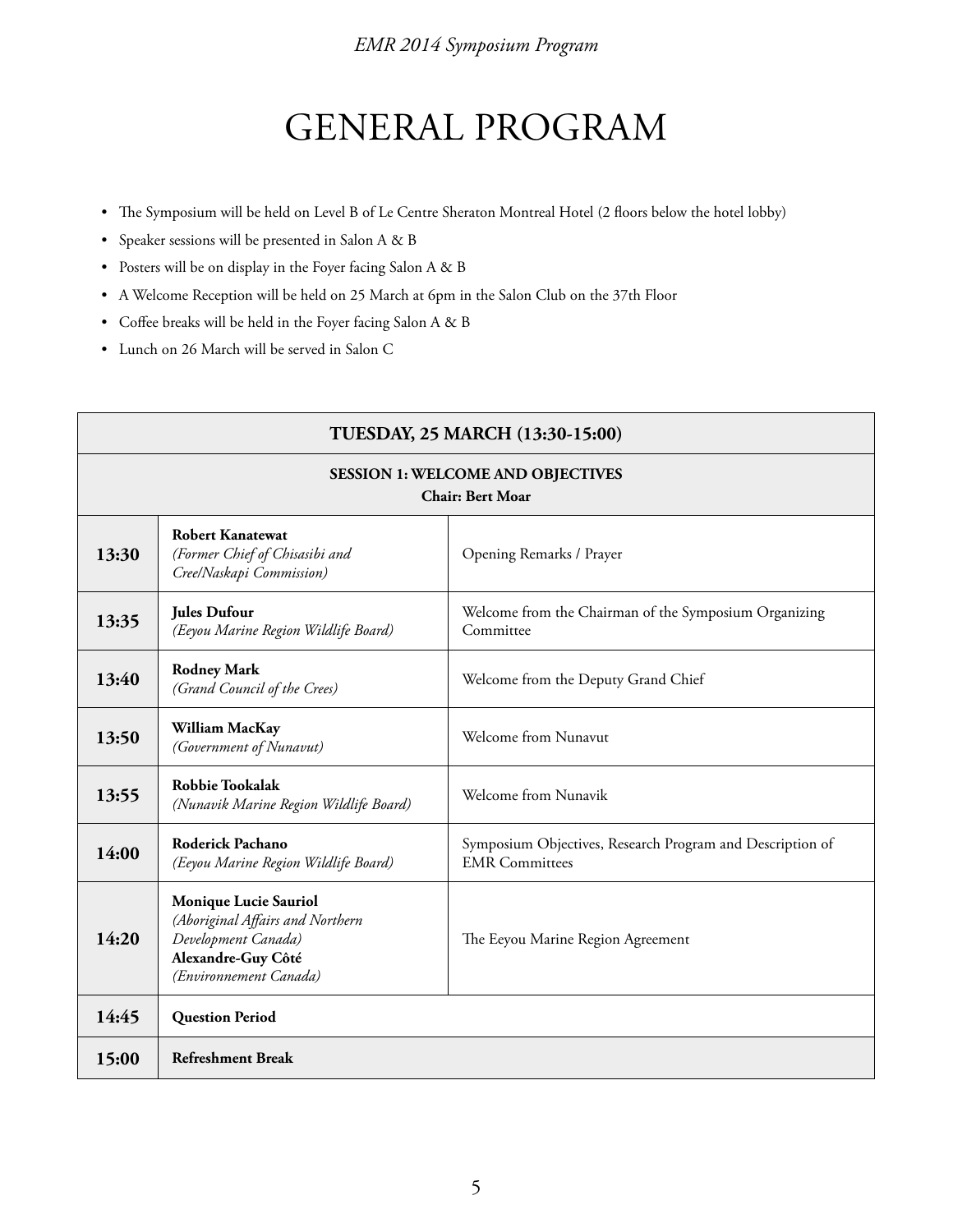| TUESDAY, 25 MARCH (15:30-18:00)                                               |                                                                                                  |                                                                                       |
|-------------------------------------------------------------------------------|--------------------------------------------------------------------------------------------------|---------------------------------------------------------------------------------------|
| SESSION 2: PEOPLE, HISTORY & TRADITIONAL KNOWLEDGE<br><b>Chair: Bert Moar</b> |                                                                                                  |                                                                                       |
| 15:30                                                                         | <b>Brian Craik</b><br>(Eeyou Marine Region Impact Review<br>Board / Grand Council of the Crees)  | People and the Environment of the EMR                                                 |
| 15:50                                                                         | <b>David Denton</b><br>(Cree Nation Government)                                                  | Archaeology and Culture of the EMR                                                    |
| 16:10                                                                         | Alan Penn<br>(Eeyou Marine Region Planning<br>Commission / Cree Nation Government)               | A Short History of Research in the EMR                                                |
| 16:30                                                                         | <b>Isaac Masty</b><br>(Cree Trappers' Association)                                               | Traditional Knowledge in the EMR                                                      |
| 16:50                                                                         | <b>Roger Gallant</b><br>(Commission on the Status of Endangered<br>Wildlife in Canada - COSEWIC) | Input of Traditional Knowledge in COSEWIC Species Assessment<br>in the EMR            |
| 17:10                                                                         | Lucassie Arraagutainaq<br>(Eeyou Marine Region Impact Review<br>Board)                           | Traditional Knowledge on Cumulative Impacts in the Hudson/<br>James Bay Marine Region |
| 17:30                                                                         | <b>Question Period</b>                                                                           |                                                                                       |
| 18:00                                                                         | <b>Welcome Reception</b>                                                                         | Salon Club (on the 37th floor)                                                        |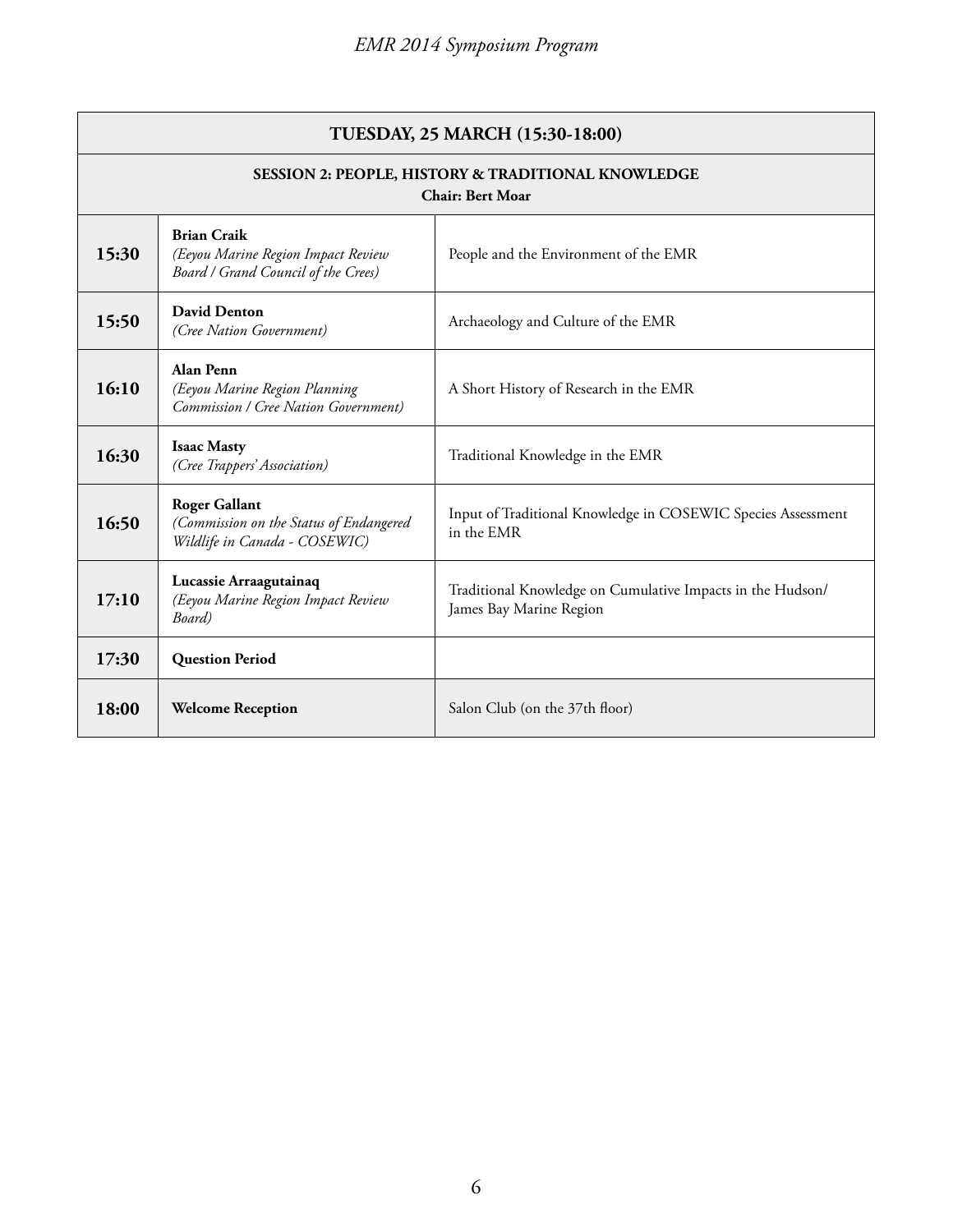| WEDNESDAY, 26 MARCH (09:00-12:30)                                                              |                                                                                          |                                                                                                                       |  |
|------------------------------------------------------------------------------------------------|------------------------------------------------------------------------------------------|-----------------------------------------------------------------------------------------------------------------------|--|
| <b>SESSION 3: DEVELOPMENT AND COOPERATION IN THE EMR</b><br><b>Chair: Claude Saint-Charles</b> |                                                                                          |                                                                                                                       |  |
| 09:00                                                                                          | <b>Robin McGinley</b><br>(Cree Outfitting and Tourism Association)                       | Development of Tourism in the EMR                                                                                     |  |
| 09:20                                                                                          | <b>Pauline Gerrard</b><br>(International Institute for Sustainable<br>Development)       | The Hudson Bay Inland Sea Initiative                                                                                  |  |
| 09:40                                                                                          | <b>Graeme Morin</b><br>(James Bay Advisory Committee on the<br>Environment -JBACE)       | JBACE Workshop on Acquisition and Dissemination of<br>Environmental and Social Knowledge                              |  |
| 10:00                                                                                          | <b>Alain Tremblay</b><br>(Hydro-Québec)                                                  | Hydro-Québec Integration of Traditional Knowledge and Science in<br>the Follow-up of the Salt Intrusion in Rupert Bay |  |
| 10:20                                                                                          | <b>Question Period</b>                                                                   |                                                                                                                       |  |
| 10:30                                                                                          | <b>Refreshment Break</b>                                                                 |                                                                                                                       |  |
| <b>SESSION 4: CLIMATE, ICE &amp; OCEANOGRAPHY</b><br><b>Chair: Martin Fortier</b>              |                                                                                          |                                                                                                                       |  |
| 11:00                                                                                          | <b>Ross Brown</b><br>(Environment Canada / Ouranos<br>Consortium)                        | Overview of EMR Climatology and Climate Projections                                                                   |  |
| 11:20                                                                                          | Nadia Saganash<br>(Cree Nation Government)<br><b>Thierry Rodon</b><br>(Université Laval) | Climate Change in Eeyou Istchee: Identification of Impacts and<br><b>Adaptation Measures</b>                          |  |
| 11:40                                                                                          | David Barber<br>(CEOS / University of Manitoba)                                          | Ice and Ocean Dynamics in the Hudson Bay/James Bay Regions                                                            |  |
| 12:00                                                                                          | Zou Zou Kuzyk<br>(CEOS / University of Manitoba)                                         | Freshwater Sources and Distribution in the Hudson Bay/James Bay<br>Regions                                            |  |
| 12:20                                                                                          | <b>Question Period</b>                                                                   |                                                                                                                       |  |
| 12:30                                                                                          | Lunch (provided)                                                                         |                                                                                                                       |  |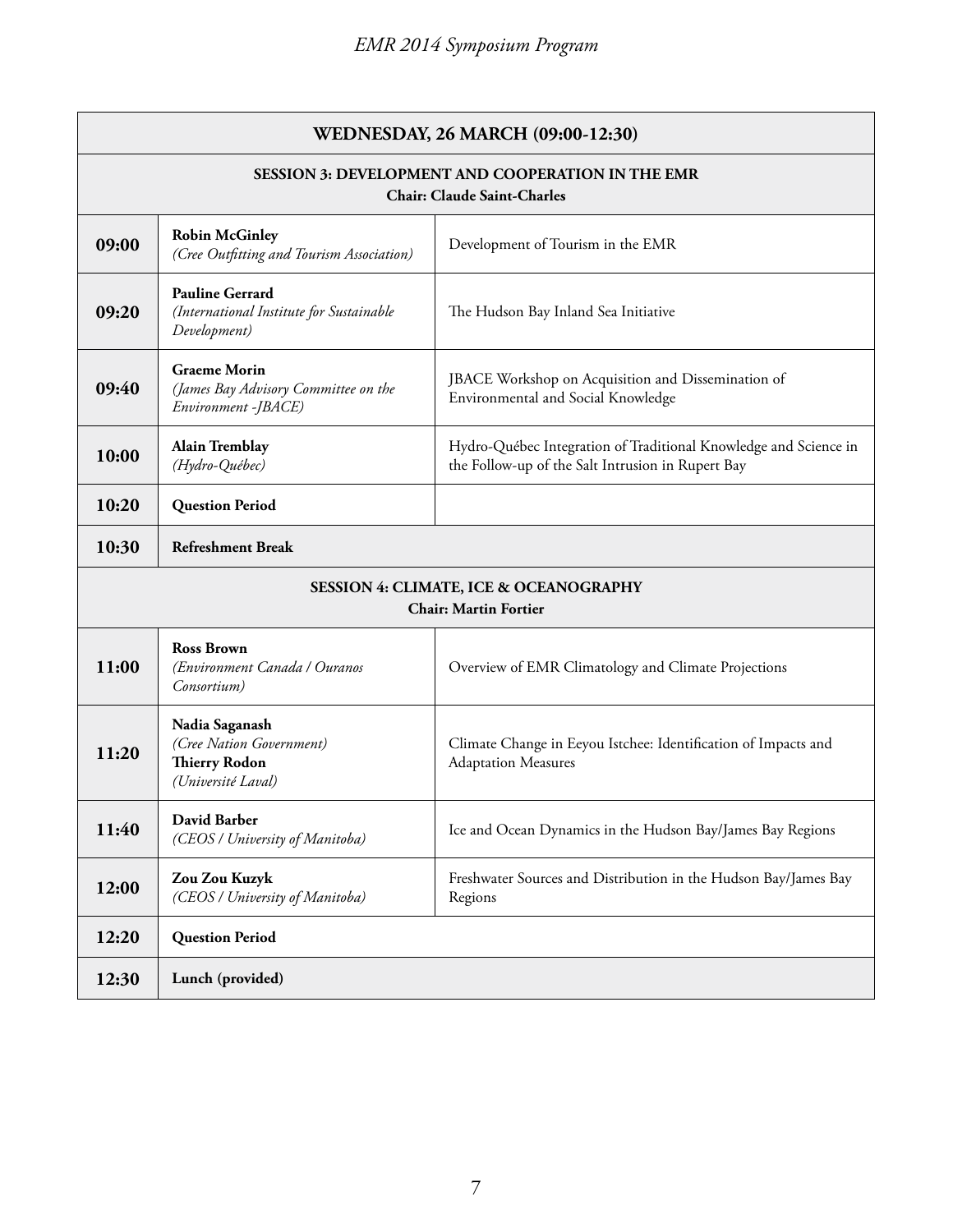| WEDNESDAY, 26 MARCH (13:30-17:00)                                                  |                                                                                            |                                                                                                                                    |
|------------------------------------------------------------------------------------|--------------------------------------------------------------------------------------------|------------------------------------------------------------------------------------------------------------------------------------|
| <b>SESSION 5: THE MARINE ECOSYSTEM</b><br><b>Chair: Roderick Pachano</b>           |                                                                                            |                                                                                                                                    |
| 13:30                                                                              | Jean-Éric Tremblay<br>(Québec-Océan / Université Laval)                                    | The Pelagic Marine Ecosystem of the Hudson Bay/James Bay<br>Regions                                                                |
| 13:50                                                                              | Monica Mulrennan &<br><b>Kanwaljeet Dewan</b><br>(Concordia University)                    | Subsistence Coastal Fisheries: Use, Management and Monitoring at<br>Wemindji                                                       |
| 14:10                                                                              | <b>Marc Dunn</b><br>(Niskamoon Corporation)                                                | Ecology of the Anadromus Cisco of James Bay                                                                                        |
| 14:30                                                                              | <b>Colin Scott</b><br>(McGill University)                                                  | Proposed Tawich (Marine) Protected Area: An Update and<br>Prospectus                                                               |
| 14:50                                                                              | <b>Question Period</b>                                                                     |                                                                                                                                    |
| 15:00                                                                              | <b>Refreshment Break</b>                                                                   |                                                                                                                                    |
| <b>SESSION 6: HABITAT &amp; WILDLIFE</b><br><b>Chair: Aurélie Bourbeau-Lemieux</b> |                                                                                            |                                                                                                                                    |
| 15:30                                                                              | Jessica Labrecque<br>(Cree Nation Government)                                              | Cree Concerns Regarding Coastal and Offshore Wildlife<br>Management Issues in the Context of the New Wildlife<br>Management Regime |
| 15:50                                                                              | Roderick Pachano, George Lameboy &<br><b>Louie Kanatewat</b><br>(Cree Nation of Chisasibi) | Wildlife Habitat and Traditional Knowledge                                                                                         |
| 16:10                                                                              | <b>Murray Humphries</b><br>(McGill University)                                             | The Ecology of James Bay Coastal and Marine Flora and Fauna:<br>What We Know and What We Need to Know                              |
| 16:30                                                                              | <b>Mike Hammill</b><br>(Fisheries and Oceans Canada)                                       | The Ecology and Dynamics of Marine Mammals in the Hudson<br>Bay/James Bay Regions                                                  |
| 16:50                                                                              | <b>Question Period</b>                                                                     |                                                                                                                                    |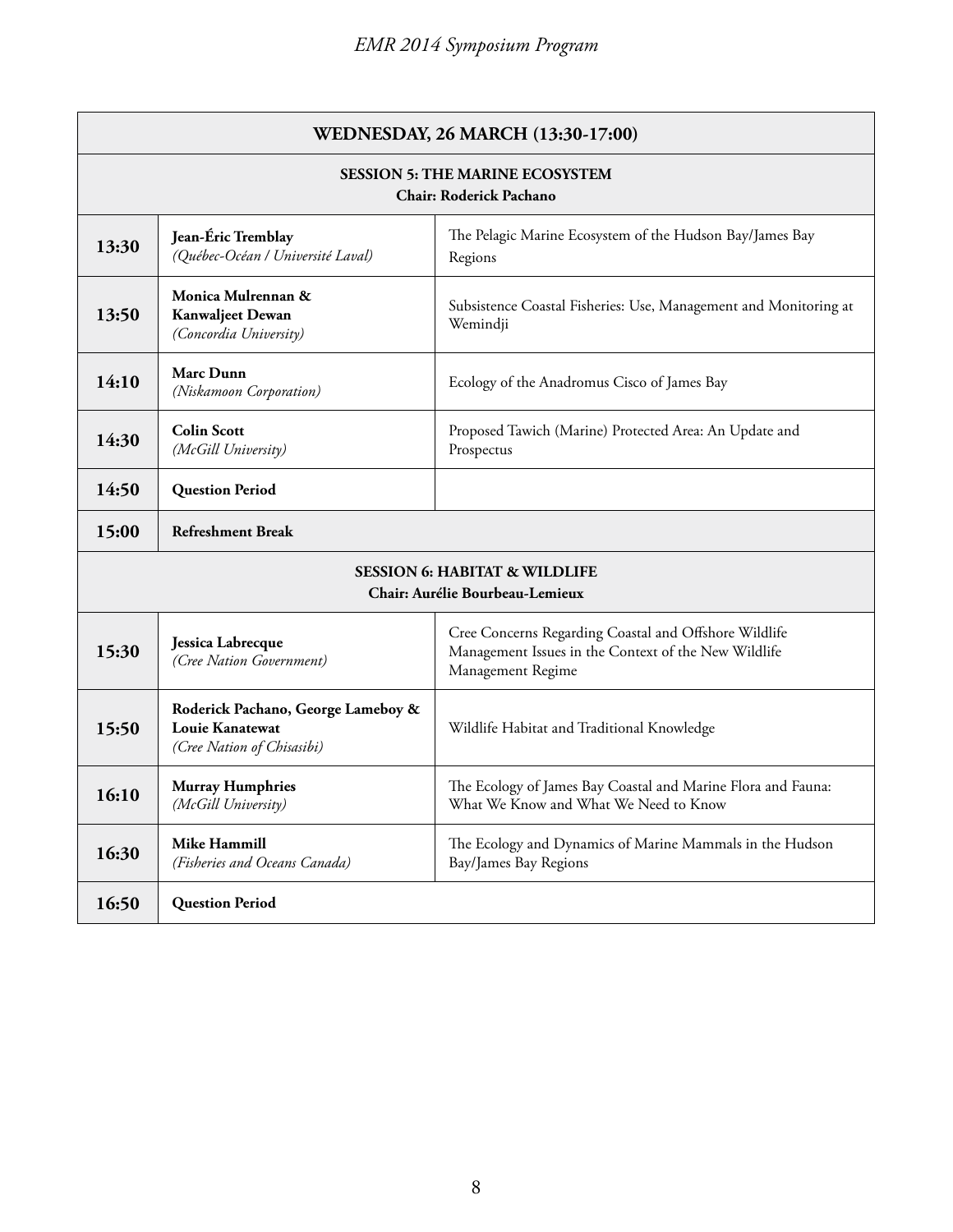|                                                                                       | THURSDAY, 27 MARCH (09:00-12:30)                                                                                                                                                                  |                                                                                           |  |
|---------------------------------------------------------------------------------------|---------------------------------------------------------------------------------------------------------------------------------------------------------------------------------------------------|-------------------------------------------------------------------------------------------|--|
| <b>SESSION 7: NEW RESEARCH OPPORTUNITIES IN THE EMR</b><br><b>Chair: Jules Dufour</b> |                                                                                                                                                                                                   |                                                                                           |  |
| 09:00                                                                                 | <b>Katherine Scott</b><br>(McGill University)                                                                                                                                                     | 100 Years of Science and Social Science in the EMR                                        |  |
| 09:20                                                                                 | <b>Martin Fortier</b><br>(ArcticNet)                                                                                                                                                              | The Canadian Research Icebreaker CCGS Amundsen: Extending the<br>Research into James Bay? |  |
| 09:40                                                                                 | <b>Kim Juniper</b><br>(Ocean Networks Canada)                                                                                                                                                     | Community Based Ocean Observatories - Towards a Smart Oceans<br>North Network             |  |
| 10:00                                                                                 | <b>Joel Heath</b><br>(Arctic Eider Society)                                                                                                                                                       | Development of a Hudson Bay Community Based Research<br>Network                           |  |
| 10:20                                                                                 | <b>Question Period</b>                                                                                                                                                                            |                                                                                           |  |
| 10:30                                                                                 | <b>Refreshment Break</b>                                                                                                                                                                          |                                                                                           |  |
|                                                                                       | <b>PANEL DISCUSSION</b><br>Moderator: Lorraine Brooke (Consultant)                                                                                                                                |                                                                                           |  |
| 11:00                                                                                 | <b>Brian Craik</b> (Grand Council of the Crees)<br>Roderick Pachano (Eeyou Marine Region<br>Wildlife Board)<br>Colin Scott (McGill University)<br>Louis Fortier (ArcticNet / Université<br>Laval) | A Future EMR Research Program                                                             |  |
| 12:15                                                                                 | Roderick Pachano<br>(Eeyou Marine Region Wildlife Board)                                                                                                                                          | <b>Closing Remarks</b>                                                                    |  |
| 12:30                                                                                 | <b>Meeting Adjourns</b>                                                                                                                                                                           |                                                                                           |  |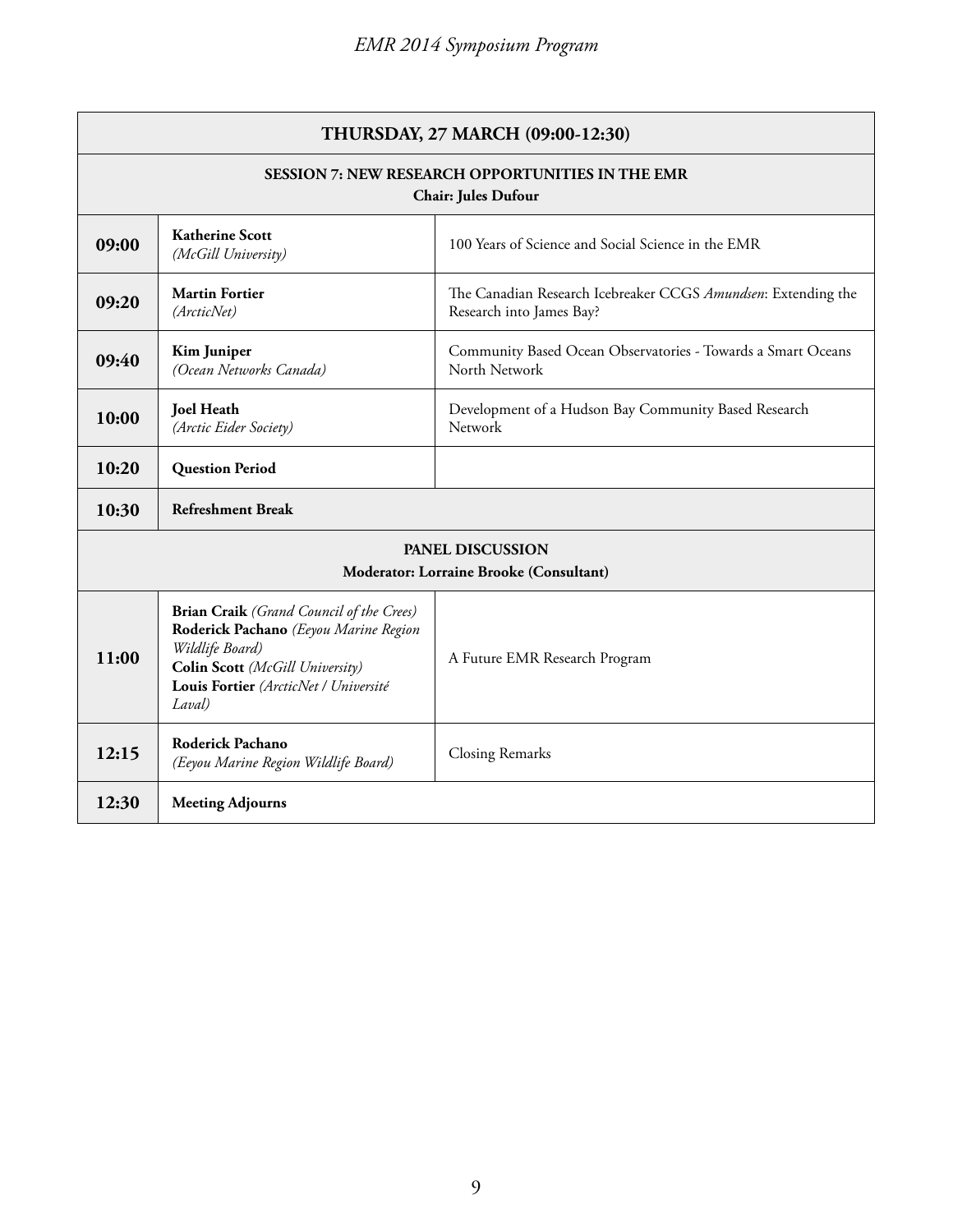# ABSTRACTS - ORAL PRESENTATIONS

# **DEVELOPMENT OF CLIMATE CHANGE SCENARIOS FOR THE EEYOU MARINE REGION**

Brown, Ross<sup>1</sup> (ross.brown@ec.gc.ca), C. Barrette<sup>2</sup>, D. Chaumont $^3$ , P. Grenier $^3$  and A. Frigon $^4$ 

<sup>1</sup> Climate Research Division, Environment Canada @ Ouranos, 550 Sherbrooke St. West, 19th Floor, Montreal, QC H3A 1B9, ross.brown@ec.gc.ca

<sup>2</sup> ArcticNet, Centre d'études nordiques, Université Laval, Quebec, QC G1V 0A6

<sup>3</sup> Climate Scenarios and Services Group, Ouranos, 550 Sherbrooke St. West, 19th Floor, Montreal, QC H3A 1B9 4 Climate Simulation and Analysis Group, Ouranos, 550 Sherbrooke St. West, 19th Floor, Montreal, QC H3A 1B9

Climate change scenarios are essential inputs to the vulnerability and impact assessment process. Ouranos is currently working with ArcticNet to provide climate change scenarios for the Integrated Regional Impact Study (IRIS) regions via dynamical downscaling of Global Climate Model (GCM) simulations with the Canadian Regional Climate Model (CRCM). This talk will provide an overview of the climate change scenario production process including the definition of relevant climate indicators, the evaluation of CRCM runs and some of the challenges developing scenarios in coastal environments. The talk will also look at the potential to obtain additional climate scenario information from GCMs and RCMs contributing to the recent CMIP5 and CORDEX model intercomparisons.

# **TRACING THE "PEOPLE OF THE SEA": ARCHAEOLOGY AND HISTORY IN THE EEYOU MARINE REGION**

Denton, David (ddenton@lino.com)

#### Cree Nation Government

The paper presents an overview of the archaeology and early history of the EMR with a focus on recent research carried out by the Cree Nation Government in collaboration with the Waskaganish First Nation. A new uplift curve based on core sampling of peat bogs near Waskaganish is presented, as is archaeological information from Sander's Pond site, dated to about 4,000 years ago, and from Nuutameshaanan / Smokey Hill, dated to the last 1500 years. These have important implications for understanding the early history of the EMR. Recent survey work to recover traces of the "People of the Sea" at their meeting place, Mistkoutenkashit, is also presented. The paper presents the available archaeological and early historical information from the EMR in the context of the changing configuration of the coastline. It concludes with recommendations for research aimed at furthering our understanding of early Eeyou history through archaeology and at supporting proper management of Eeyou, Inuit and European heritage sites within the EMR.

# **ECOLOGY OF THE RUPERT BAY ANADROMOUS CISCO POPULATIONS**

Dion, René <sup>1</sup>, <u>M. Dunn</u><sup>2</sup> (mdunn@niskamoon.org) and C.  $Durocher<sup>1</sup>$ 

<sup>1</sup> Hydro-Québec Production 75 René Lévesque, Montréal, Qc, Canada H2Z 1A4

<sup>2</sup> Environment Niskamoon Corporation 2 Lakeshore Road, Nemaska, Qc, Canada J0Y 3B0

The fall spawning run of anadromous cisco and whitefish has for many generations been an important source of food for coastal Cree land users. Still today in Waskaganish, community members gather at the foot of the Nuutemessaanan (Smokey Hill) rapids of the Rupert River to harvest cisco that come in from James Bay. Within the framework of the Eastmain-1-A and Sarcelle Powerhouses and Rupert River Diversion Project, in-depth studies of cisco populations of the Rupert River and Rupert Bay sectors were initiated. Through the Boumhounan Agreement, a Monitoring Committee was established to ensure meaningful Cree participation in the feasibility and followup studies. Moreover, activities specifically designed to collect Cree traditional knowledge were organized. Contribution from Waskaganish land users resulted in a re-orientation of the cisco monitoring program towards a wider range of topics and resulted in a broader perspective of the ecology of this fish. This was particularly evident when genetic analyses confirmed different population types based on morphological differences well known to Crees. The knowledge gained on the Rupert River/Rupert Bay cisco populations gives us an indication of possible research directions on anadromous coregonids of James Bay, as well as possible issues related to the revitalization of traditional Cree fisheries in the Eastmain and La Grande River. Local and Traditional Knowledge associated with this activity together with the results of the Hydro-Québec monitoring program will be crucial for the long term preservation of this fishery under post-development conditions.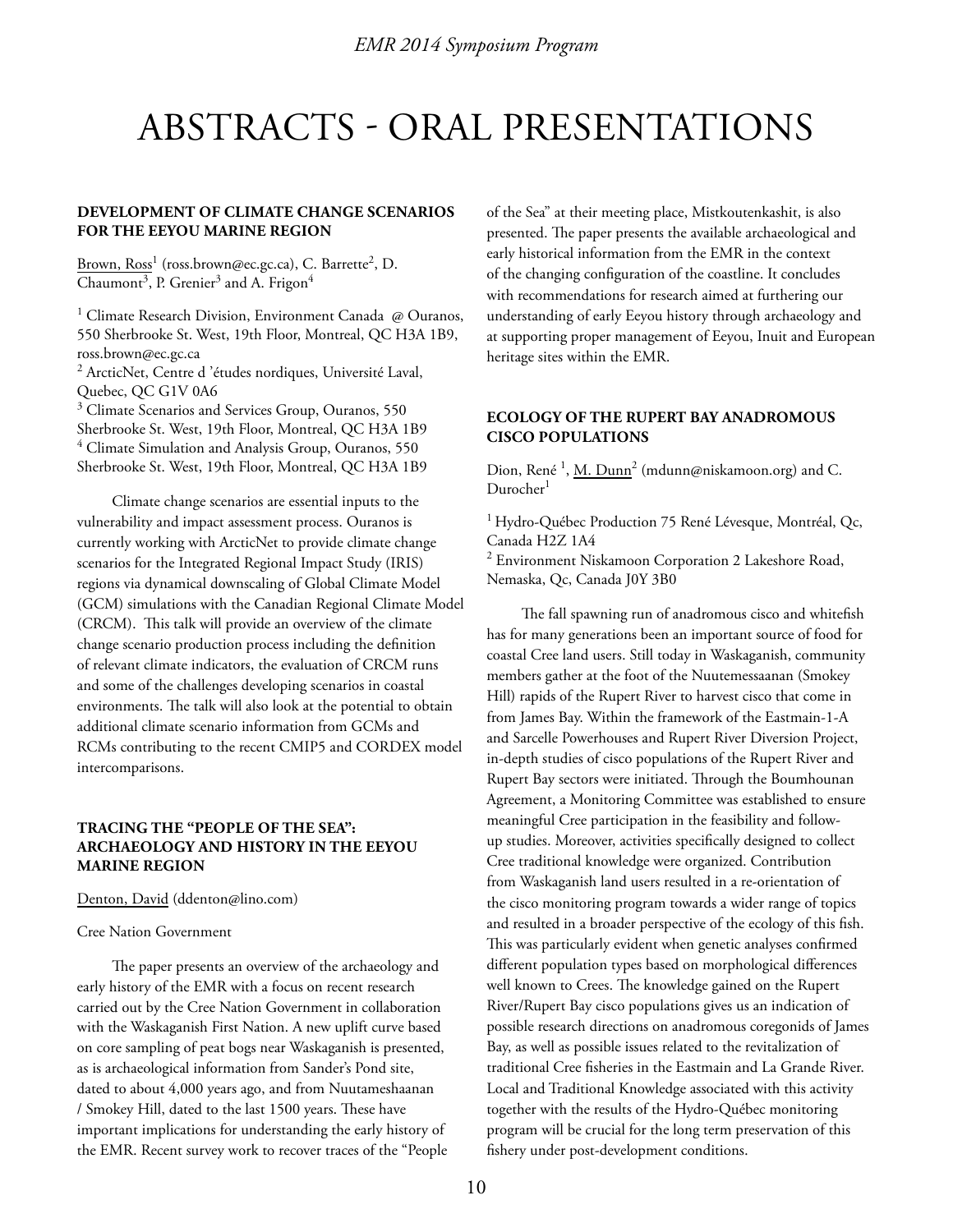# **THE ECOLOGY AND DYNAMICS OF MARINE MAMMALS IN THE HUDSON BAY/JAMES BAY REGIONS**

#### Hammill, Mike O. (Mike.Hammill@dfo-mpo.gc.ca)

Maurice Lamontagne Institute, Dept of Fisheries & Oceans Canada, Mont Joli, QC

The Department of Fisheries and Oceans is responsible for the management of marine resources in Canada. The marine mammal section in Mont Joli conducts research on marine mammals in the waters of the Eeyou/Nunavik marine regions and in the Gulf of St Lawrence. We provide advice to co-management boards and to the minister on a diverse range of subjects related to harvest management, industrial impact, and marine mammal health. We have a team of 10 full time researchers, based in Mont Joli with expertise in population dynamics, foraging ecology, acoustics, and marine mammal diseases. Research to date has focussed on beluga in Eastern Hudson Bay and in James Bay. An aerial survey program has provided information on whale abundance since the mid-1980s. A community sampling program, where hunters return a tooth and skin sample, has operated since the mid-1990s in collaboration with Makivik Corporation. This program has been used to monitor age composition of the harvest and to learn more about stock and kin relationships amongst beluga in Hudson Bay. Associated with this program ,weekly observations of marine mammals are recorded , and this information has been used to provide insights into possible impacts of climate change. A telemetry program earlier in the decade provided insights into habitat use, and migration patterns of EHB beluga and showed that at least some beluga in James Bay do not migrate. Transmitter equipped beluga also provide information on temperature at depth, making them useful as mobile oceanographic samplers, but this technique remains underutilized. More recently, a more formal approach to collecting Traditional Ecological knowledge has been undertaken in collaboration with Trent University (C. Furgal) to gain insights into beluga and walrus ecology. Less regularly, we have surveyed ringed seals in James Bay and in the EHB arc, and are hoping to build up community sampling of ringed seals, a potential sentinel for monitoring ecosystem changes. In the near future we hope to undertake more work on walrus, to improve information on abundance in the Eeyou/Nunavik marine region.

# **DEVELOPMENT OF A COMMUNITY BASED RESEARCH NETWORK TOWARDS ASSESSING CUMULATIVE IMPACTS ON THE MARINE ECOSYSTEM OF JAMES BAY AND HUDSON BAY**

<u>Heath, Joel P.</u>1 (info@arcticeider.com) and L. Arragutainaq<sup>2</sup>

<sup>1</sup> Arctic Eider Society, PO Box 95078, Vancouver, BC V5T 4T8 <sup>2</sup> Hunters and Trappers Association, General Delivery, Sanikiluaq, NU X0A 0W0

Establishing a network of community based research programs in south-east Hudson Bay and James Bay is a necessary step towards assessing cumulative impacts of environmental change and hydroelectric developments on the marine ecosystem. The Hudson Bay Program, Voices from the Bay, and more recently, community based programs developed during International Polar Year on the Belcher Islands have set a precedent for networking among communities, integrating Traditional and Scientific knowledge, and have provided local hunters with training, experience, and oceanographic equipment to document the changes they have been observing. A primary concern has been addressing cumulative impacts of hydroelectric developments on the dynamics of winter sea ice habitats and wildlife. Winter plumes of freshwater are being increasingly detected under sea ice, along with changes in sea ice dynamics, including rapid freeze-up and entrapment of wildlife (particularly eider ducks and beluga whales). In order to better understand the scale of these issues and formalize momentum towards addressing cumulative impacts on the marine ecosystem, we have received approval from many communities and partnered with a variety of government and non-government groups towards formalizing a Hudson Bay Network. This would involve development of Community Based Research and Monitoring Programs with communities in the Eeyou Marine Region, documenting traditional and local knowledge on an ongoing basis, providing hunters with oceanographic and ecological monitoring equipment along with training that will allow consistent and comparable results to be obtained across communities. To make data accessible across communities and to better integrate local Cree and Inuit knowledge with scientific approaches, we have also been developing a multi-media Interactive Web Platform that provides a novel way to archive, share and interact with results of community programs, strengthening knowledge integration and engagement in results. This program will catalyze a much needed long-term future for environmental stewardship in Hudson Bay and James Bay, facilitating knowledge sharing, consistent techniques and integration among communities in response to their long-standing unaddressed environmental concerns. It would provide essential research to governments, communities and aboriginal organizations necessary to assess cumulative impacts of environmental change in the region, including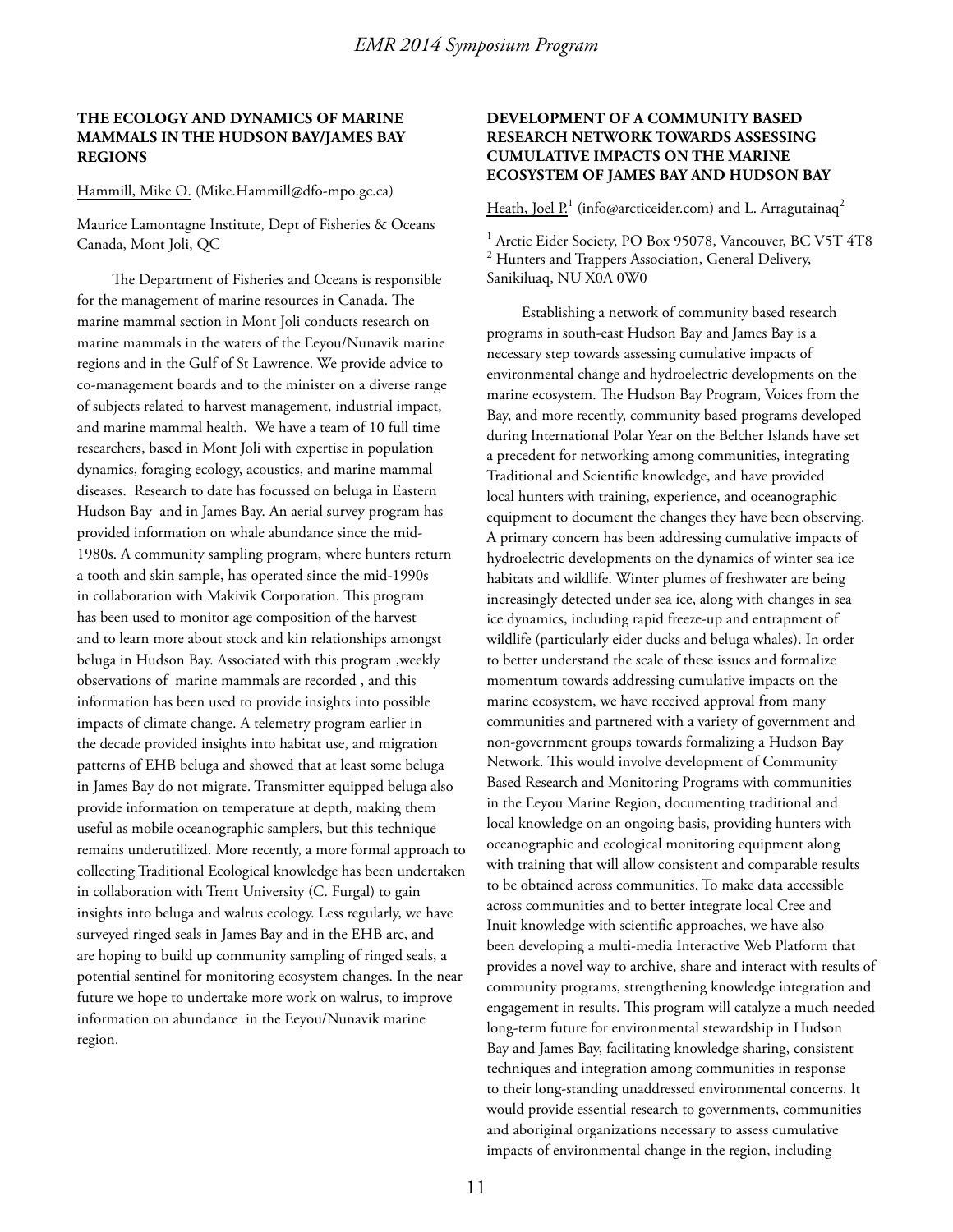impacts on wildlife and communities who depend on these resources for food security and ecological services. As many of the communities and our partner organizations will be present at the Eeyou Marine Region meeting, our goal is to share updates on research results, progress in establishing the network and interactive platform, to strengthen existing relationships, form relationships with new communities and partners, and discuss priorities for future research and momentum towards assessing cumulative impacts of environmental change on the marine ecosystem of Hudson Bay and James Bay.

### **THE INTER-ECOLOGY OF THE EEYOU MARINE REGION**

Humphries, Murray<sup>1,2</sup> (murray.humphries@mcgill.ca) and M.L. Leblanc<sup>1,2,3</sup>

<sup>1</sup> Department of Natural Resource Sciences, McGill University, Ste-Anne-de-Bellevue, QC, Canada, H9X 3V9

<sup>2</sup> Centre for Indigenous' People Nutrition and Environment, McGill University, Ste-Anne-de-Bellevue, QC, Canada, H9X 3V9

<sup>3</sup> Migratory Birds Habitat Task Force, Chisasibi, QC, Canada, J0M 1E0

The flora and fauna of the Eeyou Marine Region is a unique community assemblage created by a complex convergence of land and water, freshwater and saltwater, forests and tundra. Typical arctic marine mammal assemblages of belugas, seals, polar bears, and arctic foxes are found immediately adjacent to typical northern boreal assemblages of moose, beaver, hare, and marten. Sea run trout, whitefish, and cisco move between rivers and the coast, while migratory caribou move between tundra and taiga. Eeyou is an important stopover site for migratory waterfowl that feed on eelgrass beds growing in shallows and inter-tidal flats. Eelgrass also supports a diverse epifauna, attenuates wave action, and provides food and shelter for many other species including marine invertebrates and fish, fulfilling the definition of a foundation species that structures an entire community. Eeyou's many small offshore islands host rare plants and provide important breeding and denning habitat for polar bears. There is a long history of scientific research conducted in the region, but most has been short-lived, focused on one or only a few of the region's many physical and biological attributes, and published primarily in grey literature. Local Cree and Inuit knowledge of this vast and complex coastline is comprehensive, integrated, and nuanced, but has not often been meaningfully combined with scientific research. Similar to how the inter-ecology of Eeyou Marine Region creates a unique and valued landscape, there is unprecedented opportunity for interuniversity, inter-disciplinary, and inter-cultural collaboration to achieve a unique and valued understanding of this remarkable region.

# **COMMUNITY BASED OCEAN OBSERVATORIES - TOWARDS A SMART OCEANS NORTH NETWORK**

Juniper, S. Kim (kjuniper@uvic.ca), S. McLean, B. Pirenne, K. Moran, R. Flagg, A.O.V. Bui and R. Key

### Ocean Networks Canada

Ocean Networks Canada (ONC) is keenly interested in participating in the 2014 Eeyou Marine Region Symposium, to explore possibilities for the installation of community-based, marine mini-observatories in James Bay and southeastern Hudson Bay. One or more mini-observatories would allow communities and independent scientists to continuously monitor the marine environment in the Eeyou region, as it is affected by climate warming, hydroelectric activity and the proposed massive industrial development in Ontario's "Ring of Fire" mineral belt, in the Attawapiskat River catchment. Other research program, including sensors, in the freshwater and marine environments of the James and Hudson Bay lowlands (Ontario Far North) are deployed, planned or being discussed with scientists at the Vale Living with Lakes Centre (Laurentian University) and the Canadian Network of Aquatic Ecosystem Services. ONC currently operates a mini-observatory in Cambridge Bay, Nunavut and another in Mill Bay, on southern Vancouver Island. In addition, ONC owns and operates much larger undersea, cabled observatories in the Salish Sea and the northeast Pacific Ocean. Our Cambridge Bay Observatory provides the best example of what could be undertaken the Eeyou region. The Cambridge Bay installation consists of an instrument platform on the seafloor at a depth of 6 metres, and a shore-based weather station and webcam. The underwater instrument platform is connected by cable to a junction box on the local wharf. The cable provides power and communications to water quality sensors, a current metre, an underwater camera, a hydrophone to monitor marine mammals and shipping noise, a sonar that measures ice thickness and an acoustic fish-tag receiver. Computers in a nearby building log data and transmit data via satellite to ONC's data facility at the University of Victoria. Data and imagery are also made available locally, in the Cambridge Bay community centre and high school. Our education team works directly with a local high school science teacher to develop learning packages for students who can directly access data from the underwater observatory. Scientists in Canada, the U.S. and Europe are using these unique data to study ice growth, water quality changes and marine ecology in Cambridge Bay. All data from the observatory are freely available to anyone with an Internet connection. Ocean Networks Canada is currently developing the Smart Oceans North program in collaboration with Canadian universities, government agencies and communities. This program would link community-based, mini-observatories in a larger network, together with data from other ocean observing systems.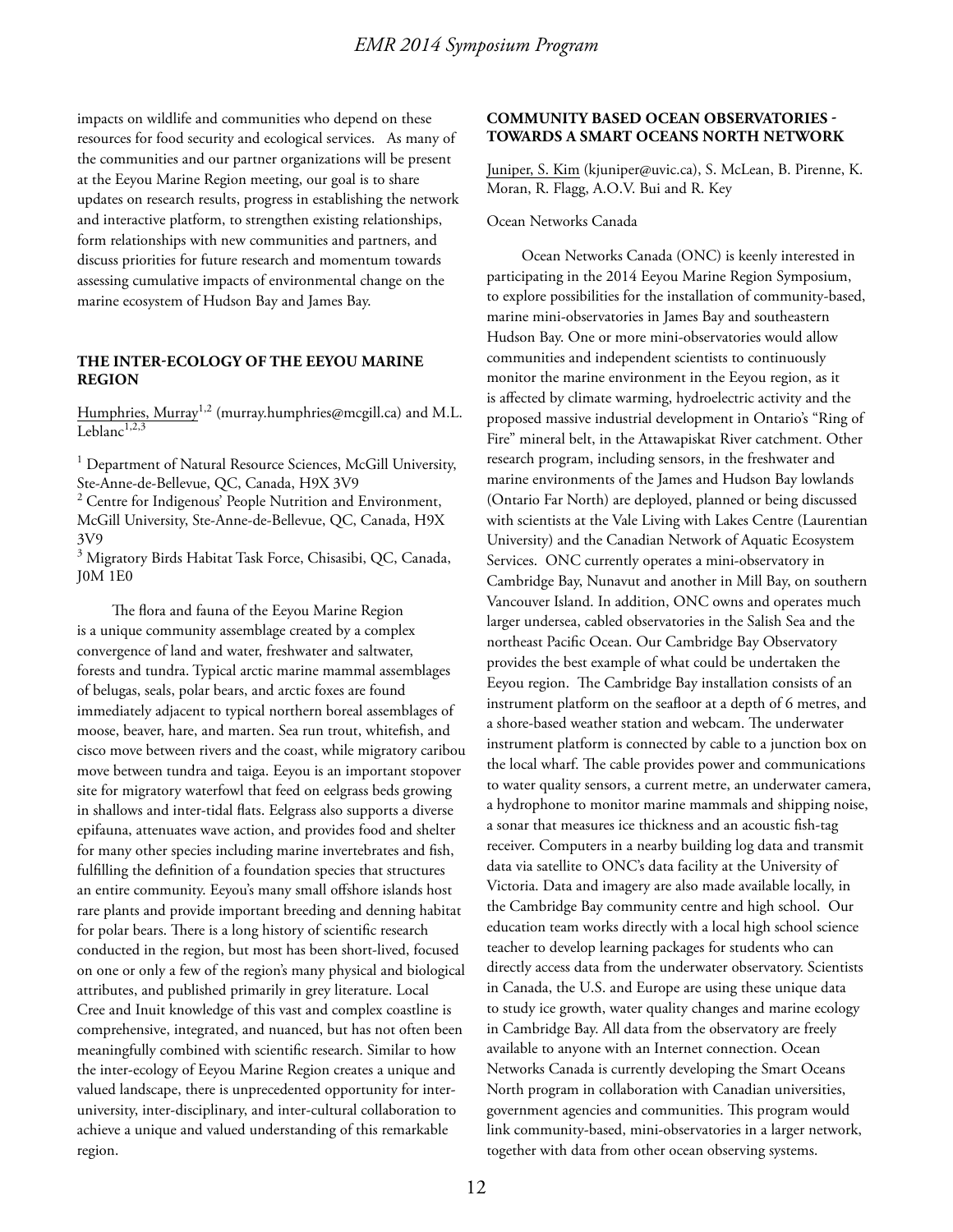# **CREE CONCERNS REGARDING COASTAL AND OFFSHORE WILDLIFE MANAGEMENT ISSUES IN THE CONTEXT OF THE NEW WILDLIFE MANAGEMENT REGIME**

#### Labrecque, Jessica (jlabrecque@gcc.ca)

Cree Nation Government Environment and Remedial Works Department

In 2012, the Cree Nation Government produced a report funded by the Canadian Wildlife Service examining the new wildlife management regime applicable to the Eeyou Marine Region (EMR) by virtue of the Eeyou Marine Regional Land Claim Agreement (EMRLCA). The report touched on the social and environmental context of the Eeyou Marine Region (EMR), explored aspects of the implementation of the new wildlife management regime in the EMRLCA, and described the perspectives of members of coastal Cree communities regarding primarily wildlife, environmental, and governance issues in the offshore region. This presentation will describe the findings of this report, briefly touching on the context and implementation concerns and then turn mainly to the results of consultations. Crees have a long history of use and occupation of coastal and offshore regions primarily in eastern James Bay and southeastern Hudson Bay, involving the harvesting of numerous wildlife species including waterfowl as well as terrestrial and marine mammals. Rapid social, ecological, economic and demographic changes, as well as significant changes in the governance regime of the territory, have and are still transforming Cree society and traditional territory. Thus, to a set of environmental issues affecting the offshore ranging from climate change to changes in the migratory patterns of key species of waterfowl, one can add a number of real and potential development-related transformations stemming from hydroelectric development, mining, and other sectors. At the same time there are conservation initiatives underway, most notably the Tawich NMCA project that is seeking to protect at least the section of the EMR around Wemindji – and quite possibly more – from any further impacts of industrial development. It is in this dynamic context that the new wildlife management regime of the EMRLCA must be implemented. Consultations carried out in coastal Cree communities revealed a number of concerns regarding coastal and offshore wildlife and environments, as well as governance. The primary concerns expressed by participants in the consultations described changes in waterfowl migration patterns and habits and a resulting decline in Cree harvesting, the impact of climate change on wildlife and the accessibility of coastal and offshore hunting grounds, the disappearance of eelgrass and related impacts on waterfowl, and the impacts of hydroelectric development on coastal and offshore wildlife and environments. These issues are longstanding recurring themes described by members of Cree coastal communities, and are to a significant degree interrelated. These four changes revolve

mainly around the waterfowl hunt, which was traditionally an extremely important harvesting activity from a nutritional perspective and remains an equally important activity from a Cree cultural standpoint, and the outcome of these changes have resulted in declining hunting opportunities and success. However, the concerns of participants in consultations also went beyond waterfowl and extended to changes in vegetation, challenges in navigating offshore travel routes, and changes in land use. Significantly, many participants also pointed to a lack of consultations soliciting Cree perspectives on wildlife issues, and indicated a need for those perspectives to weigh more heavily in wildlife management decisions.

# **TRADITIONAL KNOWLEDGE AND ACQUISITION OF THE EEYOU MARINE REGION**

Masty, Isaac<sup>1,2,3</sup> (isa\_mastywhap@hotmail.ca)

<sup>1</sup> Cree Trapper`s Association, PO Box 250 Eastmain, QC J0M1W0

<sup>2</sup> Eeyou Marine Region Impact Review Board, 2 Lakeshore Road Nemaska, QC J0Y 3B0

 $^3$  Eeyou Marine Region Wildlife Management Board, 2 Lakeshore Road Nemaska, QC J0Y 3B0

The Cree have occupied the Eastern coasts of Hudson's and James Bay for many generations. They were a nomadic tribe that constantly moved around within this area, living off what the land, air and water provides. The Cree of coast region relied on the different species of wildlife for livelihood. To live within this region skill relevant to the area were required and knowledge that could have significant difference with living off the land away from the coastal region. This meant that the acquisition of this knowledge was different than the knowledge required to live- off the land, in the bush away from the coastal region. There are other factors that are different on coastal region and inland, one being, tolerance of the different taste of wildlife harvested in this region. The Power Point presentation will speak mostly about the acquisition of this knowledge in comparison with the Non Cree Education system.

#### **DEVELOPMENT OF TOURISM IN THE EMR**

McGinley, Robin (robin@creetourism.ca)

#### Cree Outfitting and Tourism Association (COTA)

Tourists today are looking for safe and authentic experiences. They want to learn about the destination and more importantly the people, the history and the culture of the destination. Cree tourism projects in Eeyou Istchee have the potential to meet these requirements and provide the guests with an unforgettable vacation. COTA's mission is to develop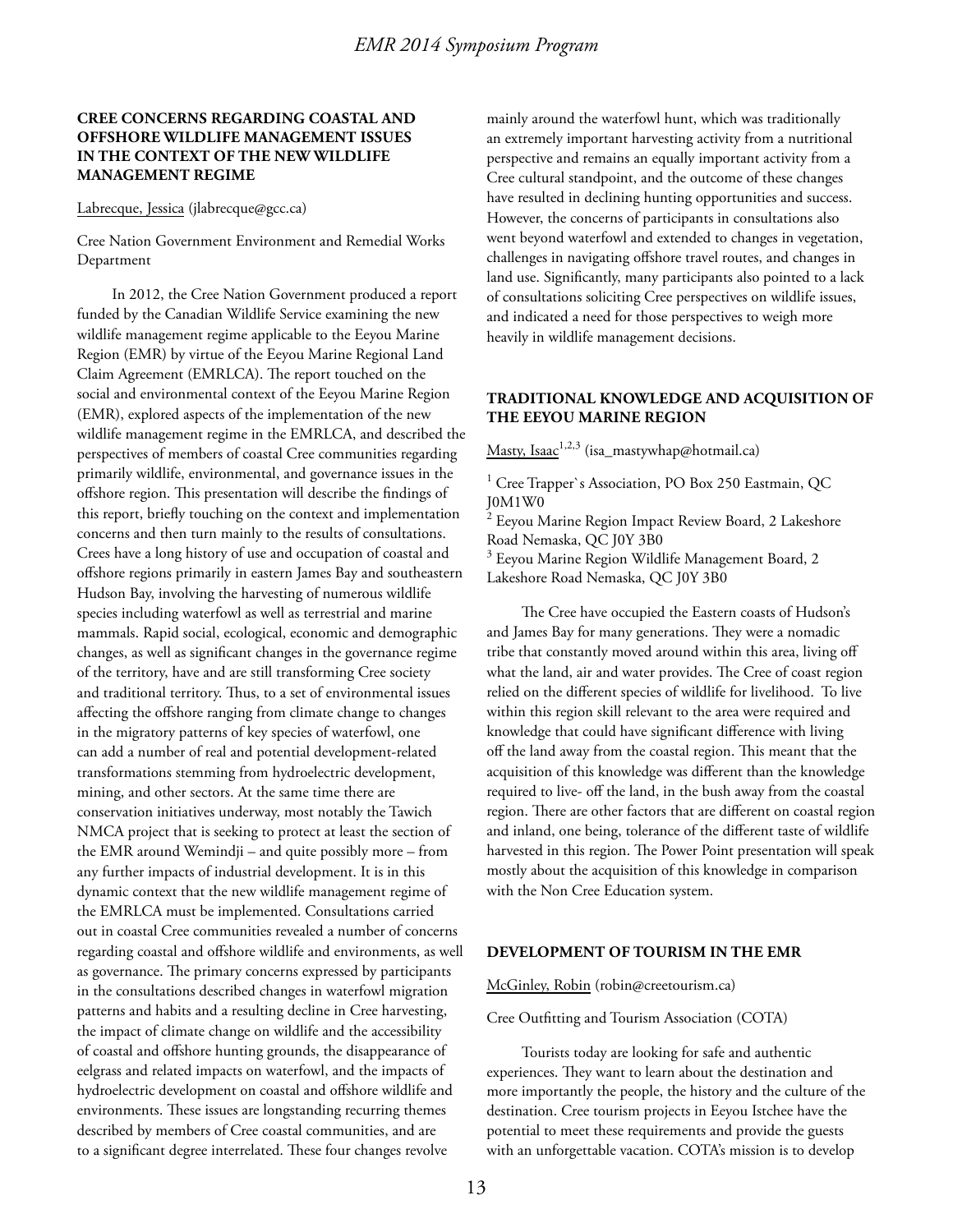and implement a collective vision for a world-class sustainable tourism industry in Eeyou-Istchee in harmony with Cree culture and values, and involving a partnership among Cree communities, institutions and businesses. Therefore, COTA has been working with the coastal communities to help them identify the tourism potential of the coast. In 2013, COTA hired PAR to produce a Strategic Business Plan for the Coastal Route Project and is now beginning the process of working with the communities to develop packages that could be offered to visitors. The James Bay coast has a rich history, diverse flora and fauna, and a fascinating cultural context. With the Eeyou Marine Region Land Claims Agreement protecting Cree rights and the potential creation of the Tawich Marine Protected Area, the opportunities for sustainable tourism development for the Cree communities are endless. The International Ecotourism Society defines ecotourism as "responsible travel to natural areas that helps to conserve the environment and the well-being of the local people". It is this type of development that is proposed. Sustainable community tourism development will also provide employment, strengthen our cultural heritage and help to diversify our economy.

# **WORKSHOP ON ACQUISITION AND DISSEMINATION OF ENVIRONMENTAL AND SOCIAL KNOWLEDGE**

Morin, Graeme (graeme.morin@ccebj-jbace.ca)

James Bay Advisory Committee on the Environment (JBACE) 383 Saint-Jacques Office C-220 Montréal, QC Canada H2V 4K3

The presentation will outline the following: The JBACE's Strategic Plan 2013-2018 stresses access to information and transparency as factors in public participation. Local communities that have access to environmental and social data will be in a better position to participate in debates on planned developments in their region. One of the objectives of the JBACE's action plan for implementing its Strategic Plan is to establish a coordinated environmental and social knowledge acquisition program. The JBACE intends to work with research centres and bodies in the James Bay territory to develop this tool with a view to strengthening acquisition, dissemination and communication of knowledge on northern regions. To do so, the JBACE organized a workshop on the subject on March 19th and 20th 2014 in Mistissini, QC. Participants at the workshop included university researchers, Local Environment Administrators of the Cree communities, and representatives from several local and regional organizations and governments (e.g. CHBSS, CMEB, CRDI, MRN, etc.). The discussions at the workshop included exchanges on the following items: 1. Constraints to the acquisition and dissemination of knowledge; 2.Transparency and confidentiality in the context of infosharing and local and traditional knowledge; 3. Reinforcing analytical capacities within communities and organizations on the territory (tools budgets, human resources, training, etc.); 4. Establishment of an information management system (database) or other measures. The results or conclusions stemming from the workshop will be provided verbally.

# **SUBSISTENCE FISHERIES IN THE COASTAL CREE COMMUNITY OF WEMINDJI, JAMES BAY**

<u>Mulrennan, Monica<sup>1</sup> (monica.mulrennan@concordia.ca), K.</u> Dewan<sup>1</sup> and K. Scott<sup>2</sup>

<sup>1</sup> Department of Geography, Planning and Environment, Concordia University, Montreal, QC H3G 1M8  $2$  Department of Anthropology, McGill University, Montreal, QC H3A 2T7

Historically the coast served as a seasonal gathering place for the Crees, providing opportunities for families to get together, relax and fish after a winter of separation spent inland. Subsistence or traditional fishing in the estuarine and coastal waters of James Bay continues today as a significant aspect of personal well-being, cultural identity and knowledge transmission, and as a locally valued source of healthy and preferred food. This presentation reports on current and ongoing collaborative research we are undertaking with the Cree Nation of Wemindji. Drawing on participant observation and interviews with coastal fishing families, we document the importance of subsistence fishing as well as concerns about its maintenance. The contribution of the Wemindji Community Fisheries Program, subsidized by the Fishery Restoration and Development Program of the Niskamoon Corporation, is explored in relation to its support of summer fish camp operations and the provision of fish to community members. Harvesting data from an annual monitoring program established in 1989 to ensure the sustainability of the program are also examined. Harvesting trends as well as management interventions are discussed, informed by interviews with participants and local administrators of the program. Recommendations concerning further research on subsistence fisheries in the Eeyou Marine Region are presented.

# **CREE TRADITIONAL KNOWLEDGE AND WILDLIFE HABITAT**

Pachano, Roderick (rodpachano@gmail.com) G. Lameboy and L. Kanatewat

Chisasibi

The most important principle to waterfowl management is habitat preservation. The Cree people have relied and continue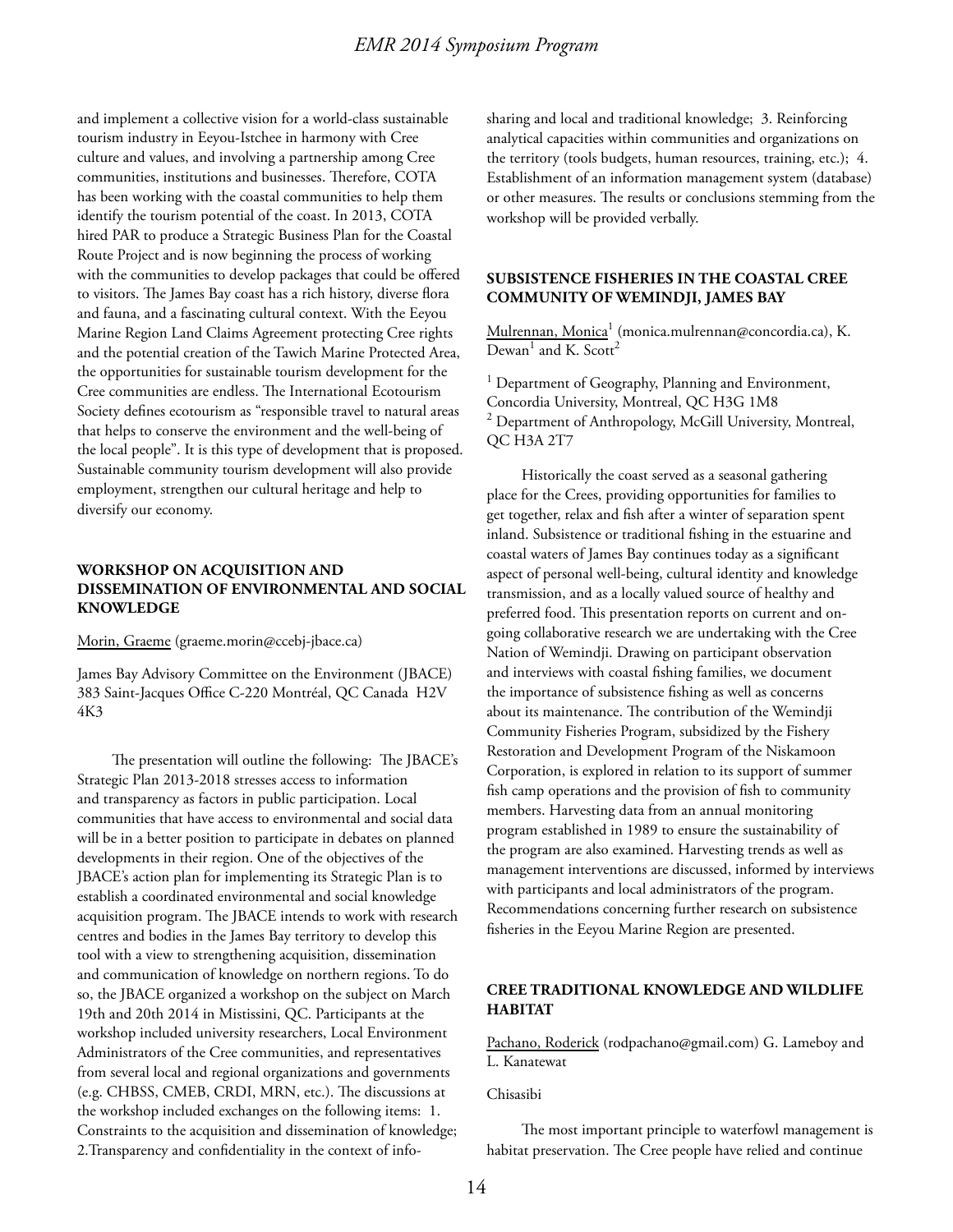to rely on the harvesting of wildlife in Eeyou Istchee, which includes the Eeyou marine region, primarily for substance. The Cree of Chisasibi noted a major change in the migratory habits of the Canada geese and brant. The geese basically moved their flyway inland and the brant were no longer on the coast of James Bay. Also noted was the Eelgrass beds had been altered dramatically. Eelgrass is a major food source for the geese and brant. What is the connection? The Cree hold traditional knowledge in many areas and aspects of the different wildlife habitats in Eeyou Istchee. The Cree Nation of Chisasibi established a task force to investigate the causes of the decline of the Eelgrass in the Chisasibi traditional territory and make recommendations for the restoration of the eelgrass. As there is virtually no scientific base data, the task force had to rely on Cree traditional knowledge to carry out its mandate and this is complemented or confirmed by "western" investigations and findings. The presentation will deal with certain aspects of the work of the task force specifically eelgrass.

# **A SHORT HISTORY OF RESEARCH IN THE EEYOU MARINE REGION**

Penn, Alan (apenn@gcc.ca)

Cree Nation Government, 277 Duke Street, Suite 100, Montreal, QC H3C 2M2

This talk aims to provide a brief review of the major issues which have served to guide the gathering of environmental data in the Eeyou Marine Region (EMR) since the James Bay Region Development Act in 1971 and the announcement by Québec of its intention to develop the hydro-electric potential of the rivers draining to James Bay and southeastern Hudson Bay. It is a history which runs parallel to successive stages in the evolution of the talks with Canada which eventually resulted in the Eeyou Marine Region Land Claim Agreement signed in 2010. It is necessarily a selective review, emphasising issues seen at various times as particularly relevant to Cree interests as they responded to the opening of the James Bay territory – Eeyou Istchee – as a new northern development frontier. Hydro-electricity has been the major driver of field investigations in James Bay, directly or indirectly, but significant information gaps remain. The period 1974-1980 witnessed a considerable investment in field surveys. These investigations have been reported in two symposia and two later syntheses, which are discussed briefly. They focussed on near shore and estuarine environments which would eventually be affected by the series of major river diversions and related river flow regulation which characterised the development of the hydro-electric potential of the Québec river systems. These were, for the most part, 'base-line' studies, aimed at the description of a region before the hydrological transformation brought about by hydro-electric development. There is also a complex

history of boundaries and of uncertain territorial jurisdiction in this region. Field studies, with some notable exceptions, tended to focus on estuaries and near shore environments. James Bay as a marine ecosystem remained a largely unexplored and unexamined ecosystem, as a succession of researchers comment in the papers describing their work. Environmental impact assessment, and studies conducted to seek government approvals for successive design changes and expansions of the original La Grande Complex account for most of the field studies conducted since the early 1980's. One striking consequence of this situation is that we generally lack the kind of oceanographic data – physical, chemical and biological, which would be needed to track the evolution of the James Bay regional marine ecosystem in response to this recent history of development. The implementation of the EMRLCA therefore offers a muchneed opportunity to assess the state of the relevant science and evaluate the issues which now need to be addressed.

# **CLIMATE CHANGE IN EEYOU ISTCHEE: CREE KNOWLEDGE AND ADAPTATION**

 $\rm Rodon,\,Thierry^1$  (thierry.rodon@pol.ulaval.ca), R. Cuccuirean $^2$ and N. Saganash $3$ 

<sup>1</sup> Département de science politique, Université Laval, C, Québec, G1V 0A6 2 Norick Research

 $^3$  Cree Regional Authority, Montréal Québec, H3C 2M2

The realities of a changing climate and of the effects of this change are no longer scientifically in question. The trends towards a warmer and wetter climate in Northern Canada, including Eeyou Istchee, are clear. Some of the major trends and expected impacts in Eeyou Istchee include: the largest changes in climate are expected to occur in the northern portions of Quebec; an average increase in warming of 3.5 to 6.5°C is forecasted by 2050, with warming more pronounced in the winter than in the summer; shorter periods of snow cover and a reduction in the duration and thickness of ice cover on lakes and rivers; larger increases in precipitation is predicted for the more northern parts of the Territory by 2050; and, winter precipitation levels are expected to increase by 12-23% in central Quebec (JBACE 2007). Climate change will affect ecosystems, plants, animals, forests, and water resources and will therefore affect Cree subsistence activities, social organization, and development aspirations. The objective of the research was to record the Cree perspective on climate change. This is important because the Cree have very detailed knowledge of the land and are able to observe change at the local level that escapes the scientific observations that are more global in nature. More specifically, the research indented to identify locally observed climatic impacts in Eeyou Istchee, and defining local problems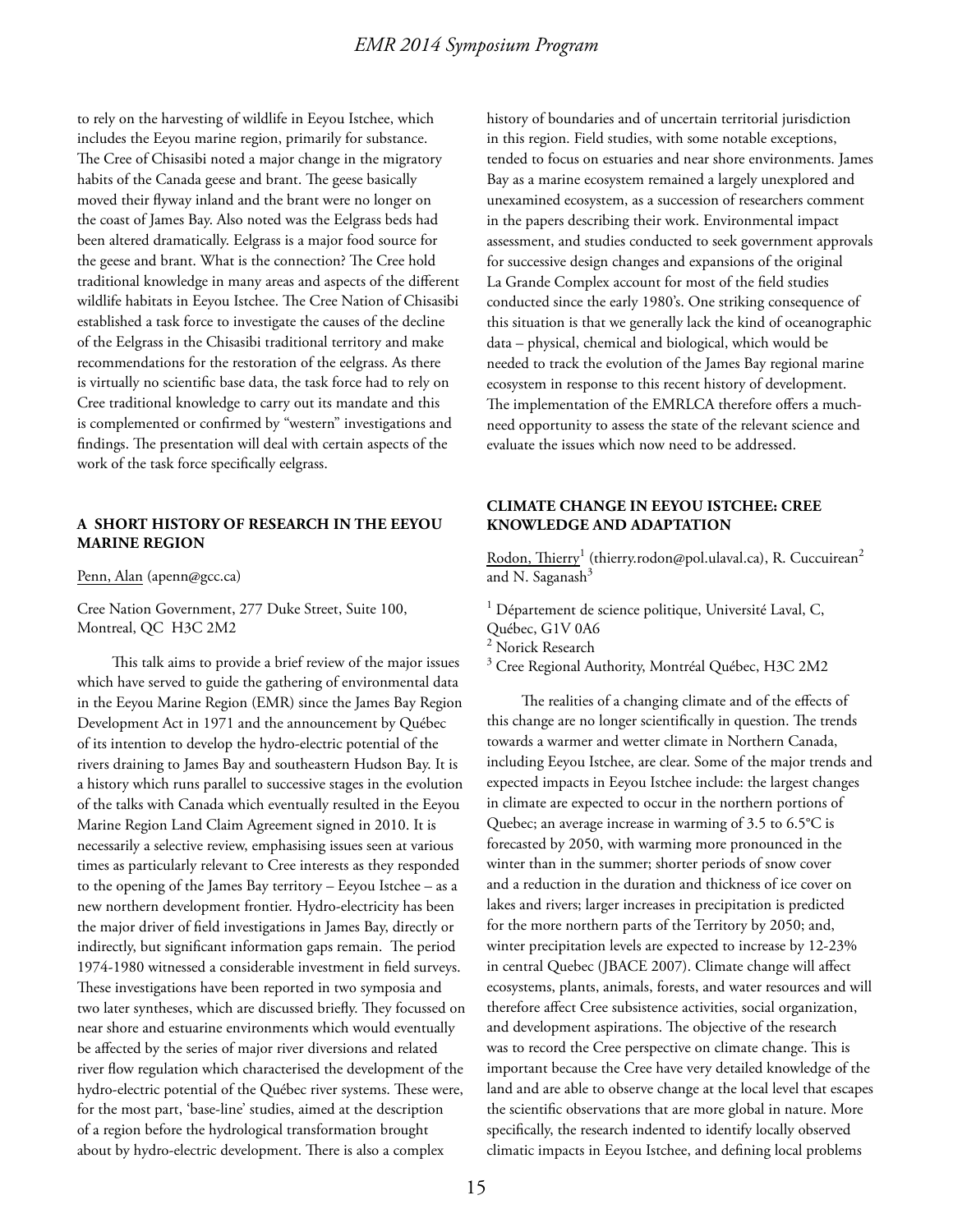and challenges; enable co-production of knowledge based on Cree and "Western" perspectives; examine several specific issues of concern including, among others: how travel for hunting, fishing and trapping is and will be affected (with a focus on ice); and, understanding the potential impacts of climate change on food security in Eeyou Istchee due to its consequences on subsistence harvesting; and finally identify climate change impacts and possible solutions.

### **MODERN TREATIES IN QUEBEC AND THE EEYOU MARINE REGION LAND CLAIMS AGREEMENT**

Sauriol, Monique L. and A.-G. Côté (Alexandre-Guy.Cote@ ec.gc.ca)

#### Environment Canada

The presentation will start with an overview of the modern treaties in Quebec and then focus on the Eeyou Marine Region Land Claims Agreement and related prtection regime for the environment and wildlife management.

# **PROPOSED TAWICH (MARINE) PROTECTED AREA: AN UPDATE AND PROSPECTUS**

 $\overline{\text{Scott}}, \overline{\text{Colin}}^1$  (colin.scott@mcgill.ca) and M. Mulrennan $^2$ 

<sup>1</sup> Department of Anthropology, McGill University, Leacock Bldg. Rm. 718, 855 Sherbrooke St. W., Montréal, QC H3A 2T7

 $2$  Department of Geography, Planning and Environment, Concordia University, Hall Building H1255-33, 1455 de Maisonneuve Blvd. W., Montréal, QC H3G 1M8

We review the development, over the past ten years, of ideas for a regional marine protected area in eastern James Bay. It has grown from modest beginnings at the community of Wemindji to an inter-community initiative involving at least three, and perhaps all five, coastal Cree communities of the Eeyou Marine Region. A partnership between local and regional Cree leadership and university researchers has identified a set of principles to guide this development: 1. environmental protection consistent with Cree knowledge and values; 2. Cree hunting, fishing and trapping as essential components of protected ecosystems; 3. protected area management according to customary tenure institutions; 4. priority protection for areas of high ecological and cultural value; 5. no highimpact industrial development activities in protected areas; 6. opportunities for Cree-operated low-impact economic development such as eco-tourism and cultural tourism; 7. connectivity between terrestrial and marine protected areas; 8. sustained knowledge co-production between holders of Cree knowledge, university researchers and government agency

scientists for protection and enhancement of Cree lands and waters; and 9. overarching attention to 'miyuupimaatsiiun,' living well, within a total community of life, 'pimaatsiiun.' We review some unique and key ecological and cultural priorities for protection in eastern James Bay: waterfowl, fish, marine mammals and their habitats; and we review research accomplished to date toward the rationale and design of a marine protected area or areas. Finally, we consider the intergovernmental relations involved in establishing a Tawich protected area, together with the suitability of models for marine protection available in federal and provincial legislation as well as international rubrics.

# **100 YEARS (AND MORE) OF SCIENCE AND SOCIAL SCIENCE IN THE EMR**

Scott, Katherine (katherine.scott@mcgill.ca)

Department of Anthropology, McGill University, Montreal QC H3A 2T7

This presentation traces a history of research in the EMR and its social and political contexts. It is a history that extends back to the earliest explorer-entrepreneurs. James Bay region was long seen as a "blank space" on the map of Canadian research, despite the numerous government sponsored expeditions had set out periodically to name, map, and report on it. As the land and sea became more accessible to southerner travelers and prospects for resource extraction became more immediate, earlier studies were deemed insufficient to meet the requirements of new proposals. More inventories and studies were therefore commissioned, a process that has occurred repeatedly: new data for new understandings are required each time the contexts change. A review of the literature on James Bay from many disciplines laid the groundwork for this presentation along with conversations about research with Crees and other scientists. The goal is an overview rather than a truly comprehensive review for there is surprising quantity of published material. The overview points not only to gaps in the research, but also to the impacts of research, and these too are worth considering today. The story of James Bay research offers insights into changing relationships between Crees and academic researchers, perspectives on changes in scientific approaches, and into broader ongoing Cree, Quebecois, Canadian, and international relations.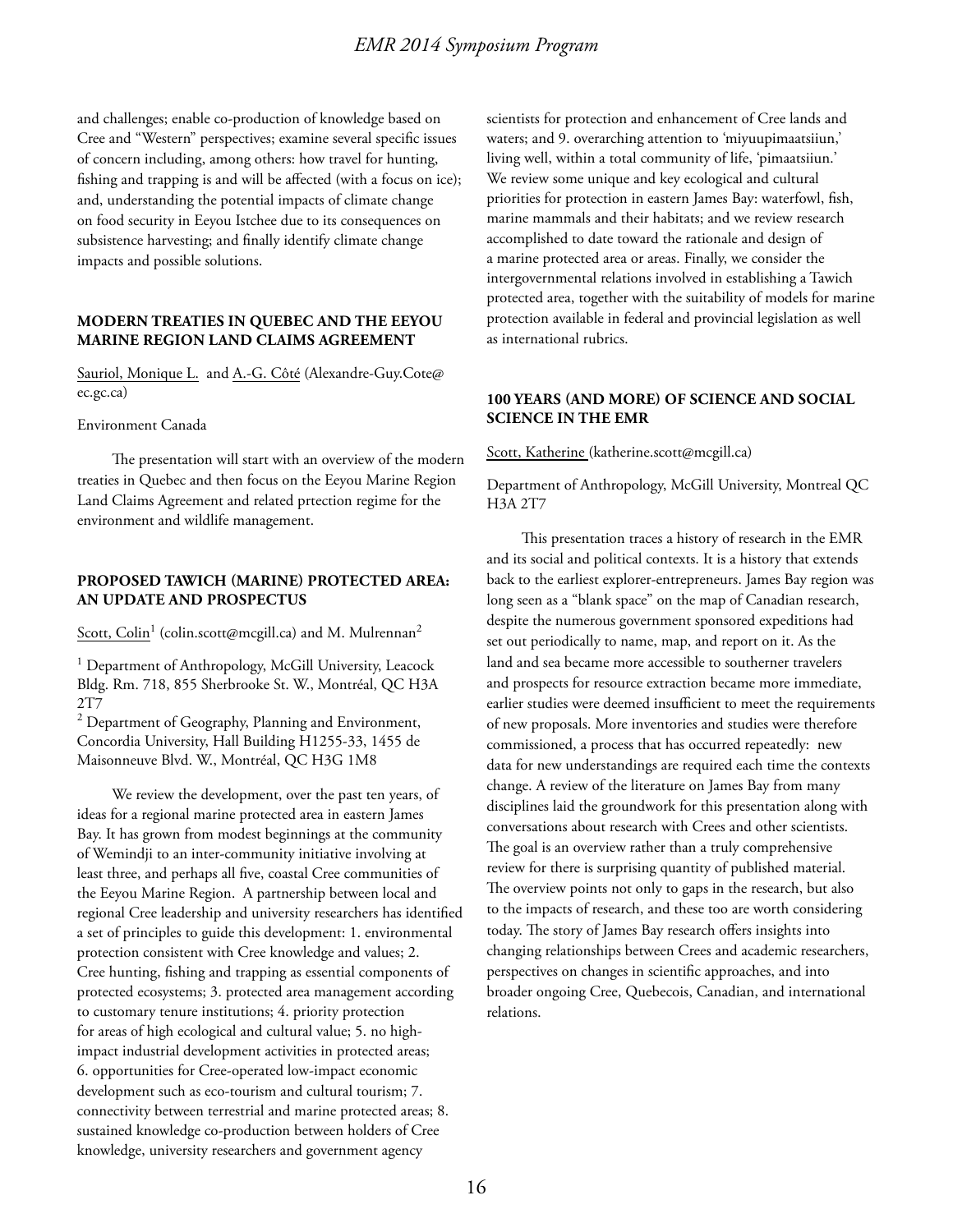#### **SALTWATER INTRUSION IN THE BAIE DE RUPERT**

Tremblay, Alain (tremblay.alain@hydro.qc.ca) and C. Durocher

Hydro-Québec, Environnement Production, 75 Boul. René-Levesque, Montréal, Québec, Canada, H2Z 1A4

Hydro-Québec commissioned the Rupert diversion, the Eastmain-1-A and Sarcelle powerhouses from 2009 to 2012. The purpose of this follow-up is to validate the changes anticipated during Environmental Impact Assessment (EIA) covering salinity in the Baie de Rupert and at the mouth of the Rivière Pontax and water levels in the bay and Rivière Rupert estuary. The follow-up of saltwater intrusion was carried out during winter and summer 2010. Fixed instruments were put in place to continuously record salinity, current on the bottom and at the surface at four locations in the east and west channels, between Île Stag and Stag Rock. Vertical profiles were also taken in the water column to measure temperature, salinity and current. Traditional Cree knowledge was collected through interviews with users of the Rivière Pontax and through discussions with Cree members of the survey team. Our 2010 results demonstrate that after diversion, limits of the freshwatersaltwater interface in open water moved about 5 km upstream, this change is estimated and predicted in the EIA. In the presence of ice cover, saltwater penetration is very limited and is similar to baseline conditions. At the mouth of the Rivière Pontax, saltwater intrusion events in open water were episodic and depended entirely on the interaction between spring tide and prevailing westerly winds. No saltwater was observed under the ice cover during baseline or post-diversion study years. These results adequately reflect the predictions presented in the EIS. Traditional knowledge collected in 2010 gave us indications on how the Crees of Waskaganish determined the salinity of the water and the activities they carried out at the mouth of the Rivière Pontax. In open water, levels in the Baie de Rupert were similar before and after diversion. The 2010 follow-up study found no evidence of the Rupert diversion having any effect on water levels in the bay, which is in keeping with the findings of the EIA. At Waskaganish, we observed a mean lower water level in the Rivière Rupert estuary of about 0.10 m to 0.15 m and about 0.30 m at low tide in comparison to the two baseline years. These results correspond to predictions made using the model developed for the EIA.

# **THE PELAGIC MARINE ECOSYSTEM OF THE HUDSON BAY / JAMES BAY REGION**

<u>Tremblay, Jean-Éric<sup>1</sup> (jean-eric.tremblay@bio.ulaval.ca), P.</u> Larouche<sup>2</sup> and S. Bélanger<sup>3</sup>

<sup>1</sup> Québec-Océan & Takuvik, Département de biologie, 1045 avenue de la médecine, Université Laval, Québec, QC, G1V

0A6

2 Institut Maurice-Lamontagne, Pêches et Océans Canada, 850 route de la Mer, Mont-Joli, QC, G5H 3Z4 <sup>3</sup> Québec-Océan & Boréas, Département de Géographie, Université du Québec à Rimouski, Rimouski, QC, G5L 3A1

This presentation will provide a brief overview of published data and new information on the pelagic marine ecosystem of Hudson/James Bay marine region. It will focus on the small organisms that form the base of the planktonic food web and sustain the production of harvestable resources. Owing to their short lifespans and high growth rates, these organisms respond fast to variability, seasonality, perturbations or change in the physical environment, thus providing useful indicators of ecosystem state. Available observations imply that the James Bay/Hudson Bay marine region harbors strong north-south and longitudinal gradients in biological productivity. Images acquired by orbiting satellites indicate that the southeast sector of Hudson Bay and the eastern half of James Bay are hotspots of primary production that conspicuously stand out amidst the very low overall productivity of the Canadian Arctic. The productivity of these hotspots also seems to be increasing. Plausible drivers of spatial and temporal differences in marine productivity will be discussed. Beyond the first level of the food web, which is amenable to remote sensing, there is little published information on the structure and function of the lower food web, including the biodiversity of pelagic and benthic organisms as well as the carrying capacity of the region in terms of harvestable resources. The presentation will conclude with a consideration of possible research questions and approaches that would help narrowing the scientific knowledge gap and better anticipate the outcome of natural and man-made pressures on the marine environment.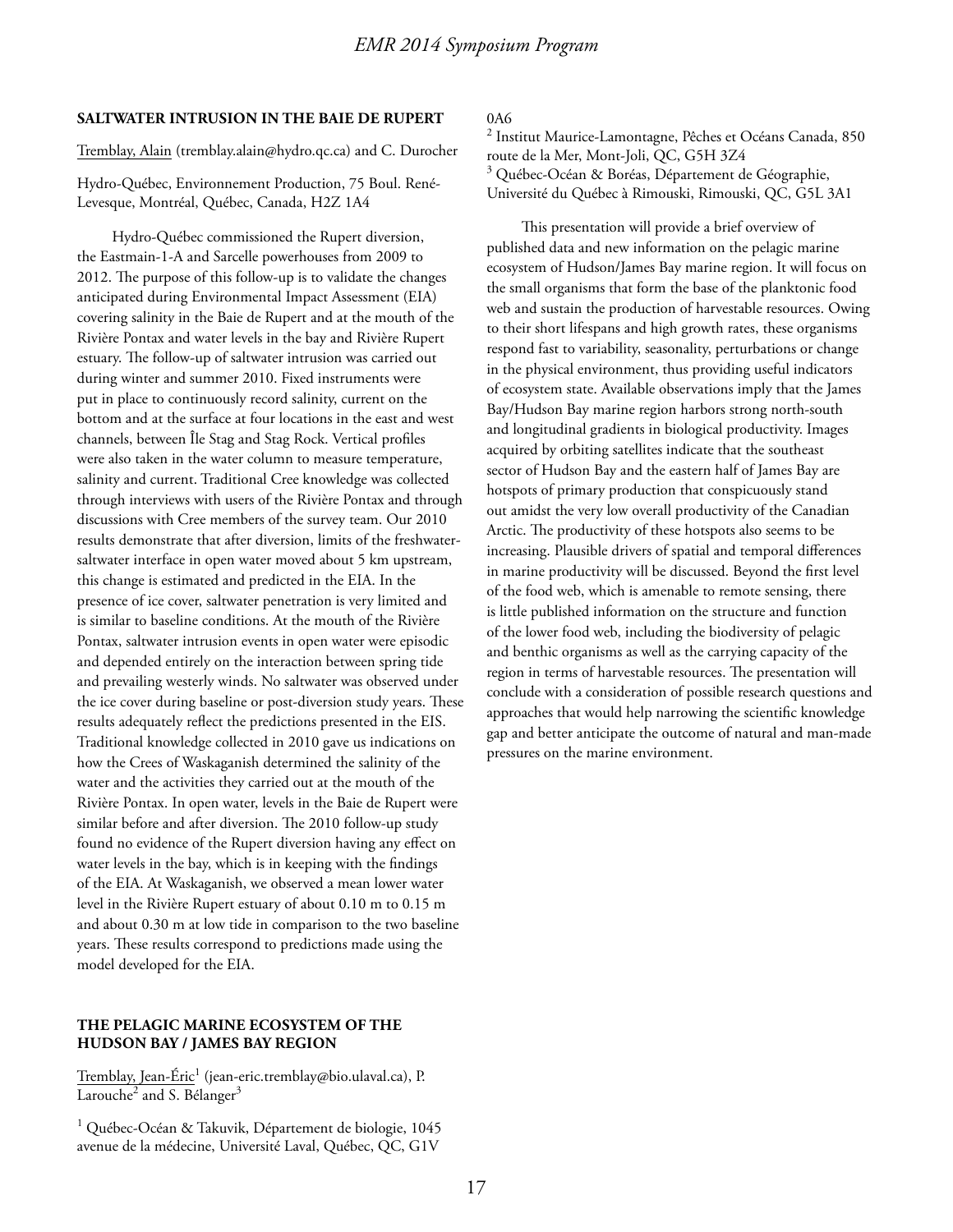# ABSTRACTS - POSTER PRESENTATIONS

# **THE CEN NETWORK OF ARCTIC OBSERVING STATIONS AND A NEW JOURNAL FOR DATA DISSEMINATION: NORDICANA D**

Vincent, W.F.<sup>1,2</sup>, <u>C. Barnard</u><sup>1</sup> (christine.barnard@cen.ulaval.ca) D. Sarrazin $^1$ , L. Cournoyer $^1$ , G. Allard $^{1,3}$  and N. Bhiry $^{1,4}$ 

 $1$  Centre for Northern Studies (CEN – Centre d'études nordiques), Université Laval, Québec, QC, Canada;  $^2$  Département de biologie, Université Laval, Québec, QC, Canada;

 $^3$  Université du Québec à Rimouski, Rimouski, QC, Canada;

 $^4$  Département de géographie, Université Laval, Québec, QC, Canada.

The Centre for Northern Studies (CEN – Centre d'études nordiques) studies geosystems and ecosystems (terrestrial, freshwater and coastal) in the changing Arctic. The CEN Network is composed of 9 research stations and 80 automated climate stations, and extends across a 3500 km gradient of ecozones, from boreal forest to extreme polar desert environments in the Canadian High Arctic. Established over many years through close collaborations with aboriginals, government agencies, and universities, the Network has been a key element in developing formal accords with other nations for joint research activities. The CEN Network is a substantive and unique contribution by Canada to the pan-Arctic SAON initiative, particularly with its insertion into the circumpolar program INTERACT (http://www.eu-interact.org/), and collaborations via ADAPT (http://www.cen.ulaval.ca/adapt/) and PAGE21 (www.page21.org). To archive and disseminate environmental data from this network and from other Arctic research and monitoring activities, CEN has established Nordicana D (http://www.cen.ulaval.ca/nordicanad/), a formatted, peer-reviewed, online data journal series. Produced only in electronic form, the raw data and derived values (daily, month and annual means) are freely and openly accessible. Each issue is indexed via an assigned Digital Object Identifier (DOI), is cross-referenced in Polar Data Catalogue (www.polardata.ca), and contains extensive metadata, photographic documentation and citation details.

# **EELGRASS (ZOSTERA MARINA L.) AND ECOSYSTEM STATES: THE IMPORTANCE OF FACILITATION IN EELGRASS COMMUNITIES**

Le Blanc, Melanie-L. $^{1,2,3}$  (melanie-louise.leblanc@mail.mcgill. ca), M.M. Humphries<sup>1,2</sup>, K. Abraham<sup>4,5</sup>

<sup>1</sup> Department of Natural Resource Sciences, McGill University, Ste-Anne-de-Bellevue, QC, Canada, H9X 3V9

<sup>2</sup> Centre for Indigenous' People Nutrition and Environment, McGill University, Ste-Anne-de-Bellevue, QC, Canada, H9X 3V9

 $^3$  Migratory Birds Habitat Task Force, Chisasibi, Quebec, J0M 1E0

 $^4$  Environmental and Life Science, Trent University,

Peterborough, Ontario, Canada, K9J 7B8

<sup>5</sup> Ontario Ministry of Natural Resource, Peterborough, Ontario, K9J 8M5

According to both Cree and scientific knowledge, eelgrass (Zostera marina L.; or shiikaapaashkw in Cree) beds along the northeastern coast of James Bay declined drastically in 1998 and areas affected by disturbance are slow to recover. Although dense eelgrass beds still occur in a few bays, many eelgrass beds are patchy and covered with epiphytes. The cause of this decline is still under discussion and many potential causes have been put forward. Concomitant with the observed eelgrass decline, Cree hunters have also witnessed a dramatic decrease in the abundance of Canada Goose (Branta Canadensis interior; in Cree, nisk) and Brant (B. Bernicla hrota; in Cree, iiwaapuwaau). Interactions between organisms play a pivotal role in structuring eelgrass communities. From the Crees' perspective, eelgrass relies on bird activity, notably Brant, to propagate and grow just as birds are dependent on eelgrass as a food resource during migration. This view closely parallels science's notion of facilitation. Facilitation has been defined as encounters between organisms that benefit at least one of the participants and cause harm to neither. Direct facilitation takes place when organisms modify a habitat in a manner that makes it more hospitable for other individuals or species. Indirect facilitation takes place when organisms remove predators or competitors of other individuals or species. This collaborative research aims to use scientific knowledge and Cree traditional ecological knowledge as distinctive, yet complementary sources of information to understand how food web in eelgrass communities affect ecosystem stability, including their potential to resist switches among habitat states. This collaborative research will generate scientific knowledge that has the potential to enhance coastal restoration, conservation and community-based resource management.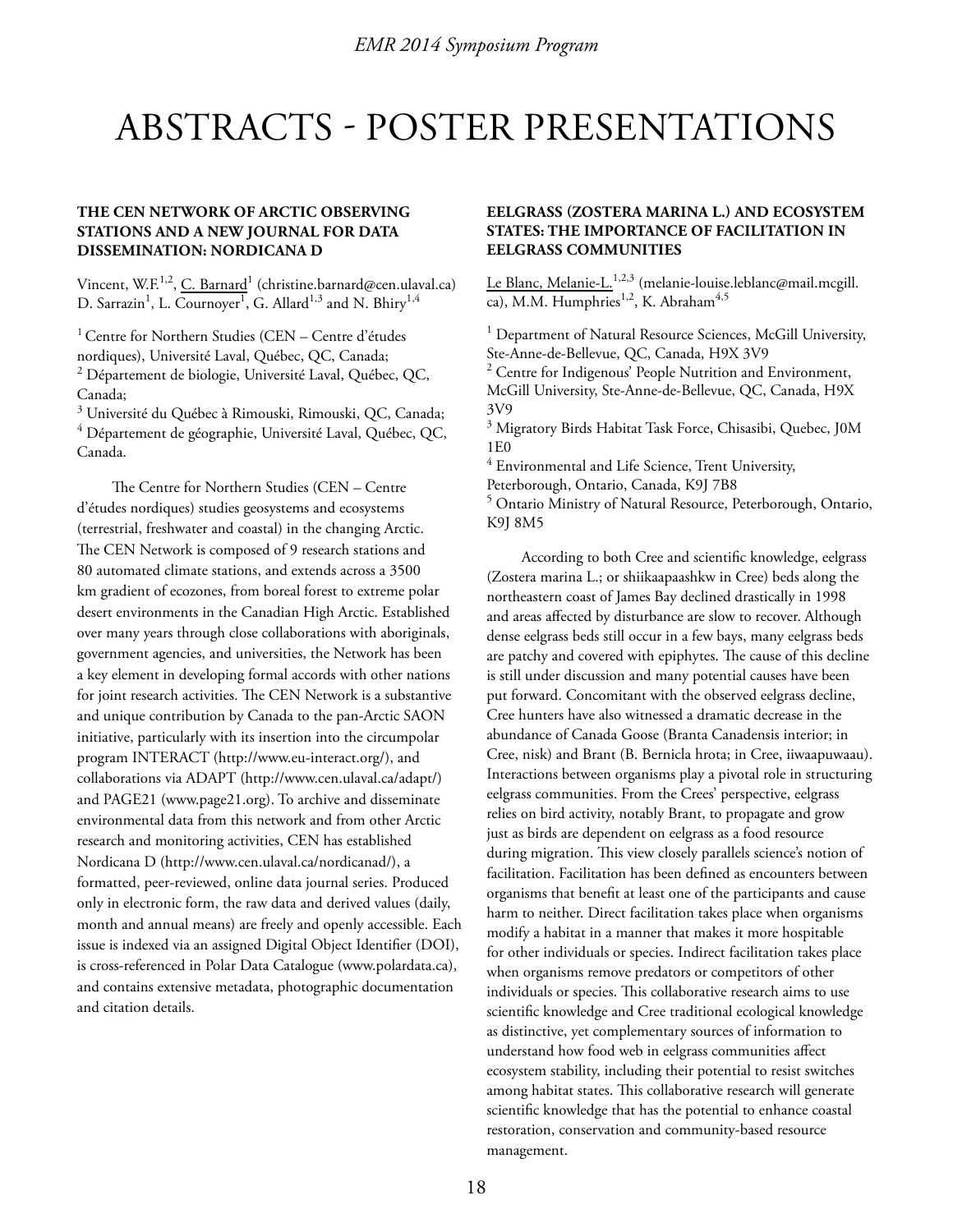### **LANDSCAPE MODIFICATIONS BY WEMINDJI CREE HUNTERS IN RESPONSE TO RAPID COASTAL CHANGES**

Jesse Sayles<sup>1</sup> and <u>M. Mulrennan</u><sup>2</sup> (monica.mulrennan@ concordia.ca)

<sup>1</sup> School of Geographical Sciences and Urban Planning, Arizona State University, Tempe, AZ, USA 85287-5302  $2$  Department of Geography, Planning & Environment, Montreal, QC, Canada, H3G 1M8

Our study addresses human agency and adaptive capacity in the context of a James Bay Cree community's response to survival in a highly dynamic coastal environment over a timeframe of several hundred years. Land emergence related to isostatic rebound causes islands to merge with the mainland, wetland areas dry up and significant shifts to occur in the availability of subsistence resources within the lifetime of a Cree hunter. Using an ethnographic approach supplemented by field survey methods, we examine the adaptation of Wemindji Cree to such changes through shifts in local resource harvesting and customary management practices as well as landscape modifications. Our findings indicate that Crees can be highly opportunistic and innovative with respect to the maintenance or creation of suitable harvesting areas for key subsistence and cultural resources, such as geese and fish. This is reflected in major investments of time and energy in, for example, the maintenance of mud dykes to retain suitable wetland habitat or the creation of cut-ways through the trees to influence the flight path of geese and improve harvesting success. Adaptive decisionmaking is found to be influenced by a complex combination of technological, socio-cultural and environmental changes. In addition to contributing to studies on human impacts and responses to environmental change, our findings have implications for understanding human agency in the context of northern landscapes and as such for management approaches to northern protected areas.

# **THE GREAT WHALE RIVER ECOSYSTEM: ECOLOGY OF A SUBARCTIC RIVER AND ITS RECEIVING WATERS IN COASTAL HUDSON BAY**

Nozais, Christian 1 (christian\_nozais@uqar.ca), W. Vincent<sup>2</sup>, C. Belzile<sup>3</sup>, M. Gosselin<sup>3</sup>, C. Grant<sup>3</sup> and P. Archambault<sup>3</sup>

<sup>1</sup> Québec-Océan and department of biology, Université du Québec à Rimouski, Rimouski, QC, Canada, G5L 3A1  $2$  Centre for Northern Studies and department of biology, Université Laval, QC, Québec, G1V 0A6

<sup>3</sup> Québec-Océan and institut des sciences de la mer de Rimouski, Université du Québec à Rimouski, Rimouski, QC, Canada, G5L 3A1

The Great Whale River in subarctic Quebec, Canada, flows 724 km from Lake Saint-Luson through Lake Bienville to the sea at Manitounuk Sound. It is one of the largest rivers surrounding Hudson Bay and delivers large amounts of freshwater into it. Although its ecology has been studied over the last 40 years, there has been no synthesis of this research. The available information is reviewed and synthesized on the following aspects of the Great Whale River and the area of southeastern Hudson Bay influenced by its freshwater plume: (1) distribution of temperature and salinity, water masses, currents, freshwater discharge and ice cover; (2) distribution of oxygen, carbon and nutrients; (3) plankton abundance, biomass, production and assemblages; (4) abundance, production and diversity of the sea ice ecosystem; (5) benthic abundance and diversity; (6) fish abundance, diversity and population dynamics; (7) marine mammal biology and population dynamics; and (8) global warming impacts on freshwater and marine environments. This synthesis may provide an ecological basis for the integrated management of the Great Whale River ecosystem, and for other rivers in the subarctic region.

# **DYNAMICS AND FUNCTIONS OF SEAGRASSES COMMUNITIES IN THE EEYOU MARINE REGION - WHAT DO WE KNOW AND WHAT SHOULD BE DONE?**

Nozais, Christian<sup>1</sup> (christian\_nozais@uqar.ca), C. Grant<sup>2</sup> and P. Archambault $^2$ 

<sup>1</sup> Québec-Océan and department of biology, Université du Québec à Rimouski, Rimouski, QC, Canada, G5L 3A1  $2$  Québec-Océan and institut des sciences de la mer de Rimouski, Université du Québec à Rimouski, Rimouski, QC, Canada, G5L 3A1

Seagrasses are a unique group of flowering plants that grow in soft-sediments in shallow coastal waters and are key indicator species of coastal ecosystem vitality. Considered as foundation species, seagrasses are associated with areas of high regional resource productivity and provide shelter, protection, feeding and reproduction sites for a diversity of benthic species and fish. Furthermore, seagrasses are a habitat highly frequented by geese which are essential for their diet. This habitat also increases sediment deposition and have strong impact on nutrient cycling. The eastern coast of James Bay harbours extensive subtidal eelgrass (Zostera marina L.) meadows for which scientific knowledge is still poor. In this poster, we will integrate the available information on eelgrass beds in the Eeyou Marine Region, in order to define their current state as a baseline for ongoing observations, and to identify major gaps in current understanding. We will also present a program to assess the dynamics and functions of eelgrass beds as an important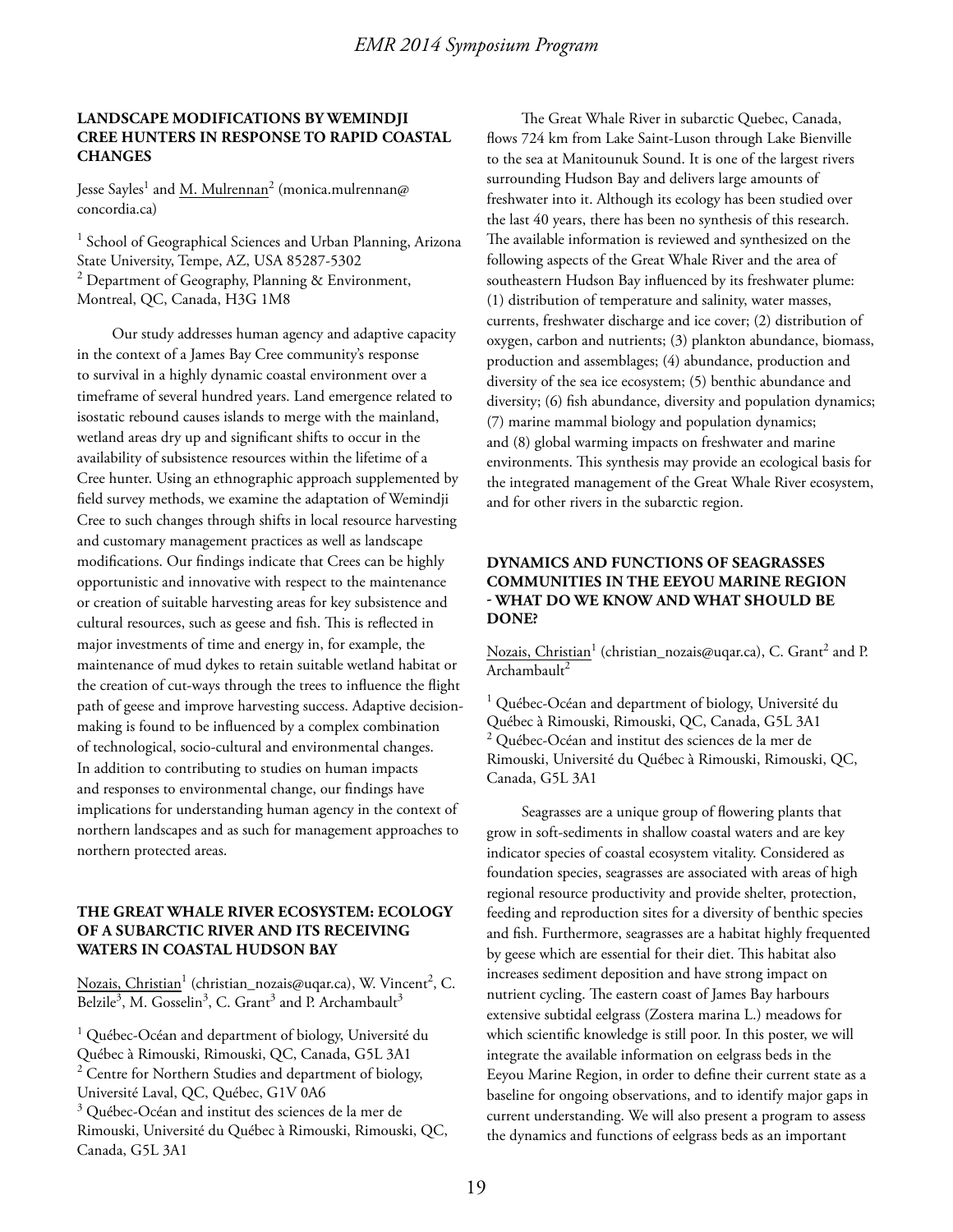habitat for many species. The creation of a program is needed to increase our understanding of human and climate change impacts on eelgrasses and help developing management and conservation options.

# **CLIMATE CHANGE IN THE SUB-ARCTIC: APPLYING A FRAMEWORK OF VULNERABILITY TO A JAMES BAY CREE COMMUNITY**

Syvanen, Andra $^1$  (andra.syvanen@mail.mcgill.ca) and M. Mulrennan<sup>2</sup>

<sup>1</sup> Faculty of Law, McGill University, Chancellor Day Hall, 3644 Peel Street, Montreal, Quebec Canada H3A 1W9 <sup>2</sup> Department of Geography, Planning and Environment, Concordia University, 1455 de Maisonneuve W., Montreal, QC H3G 1M8

Concerns about the rapid pace of climate change in the Arctic have supported myriad scientific studies that document the human dimensions of that change. At the same time, comparatively less attention has been paid to the effects of climate change on the sub-Arctic. The relative neglect of the sub-Arctic is justified by an assumption that changes in the sub-Arctic differ only in degree from those occurring in the Arctic. By exploring to what extent the approaches and findings applied in the Arctic are appropriate to and relevant for the sub-Arctic, this paper seeks to bolster support for sub-Arctic research. Through a case-study approach, we apply an established Arctic-based framework for understanding human impact and response to climate change - the Community Adaptation and Vulnerability in Arctic Regions (CAVIAR) framework - to a sub-Arctic context. The Cree First Nation of Wemindji in midnorthern Québec has adapted to environmental stochasticity for millennia, but is now experiencing the effects of recent climate change. Using the CAVIAR framework, we identify the vulnerabilities of the Wemindji community to climate change and highlight observations of climate change made at a community level in the sub-Arctic. On the basis of our findings, we call for new directions and approaches to climate change research in the sub-Arctic, which we see as integral to the establishment of more effective policy responses to climate change across Canada's northern regions.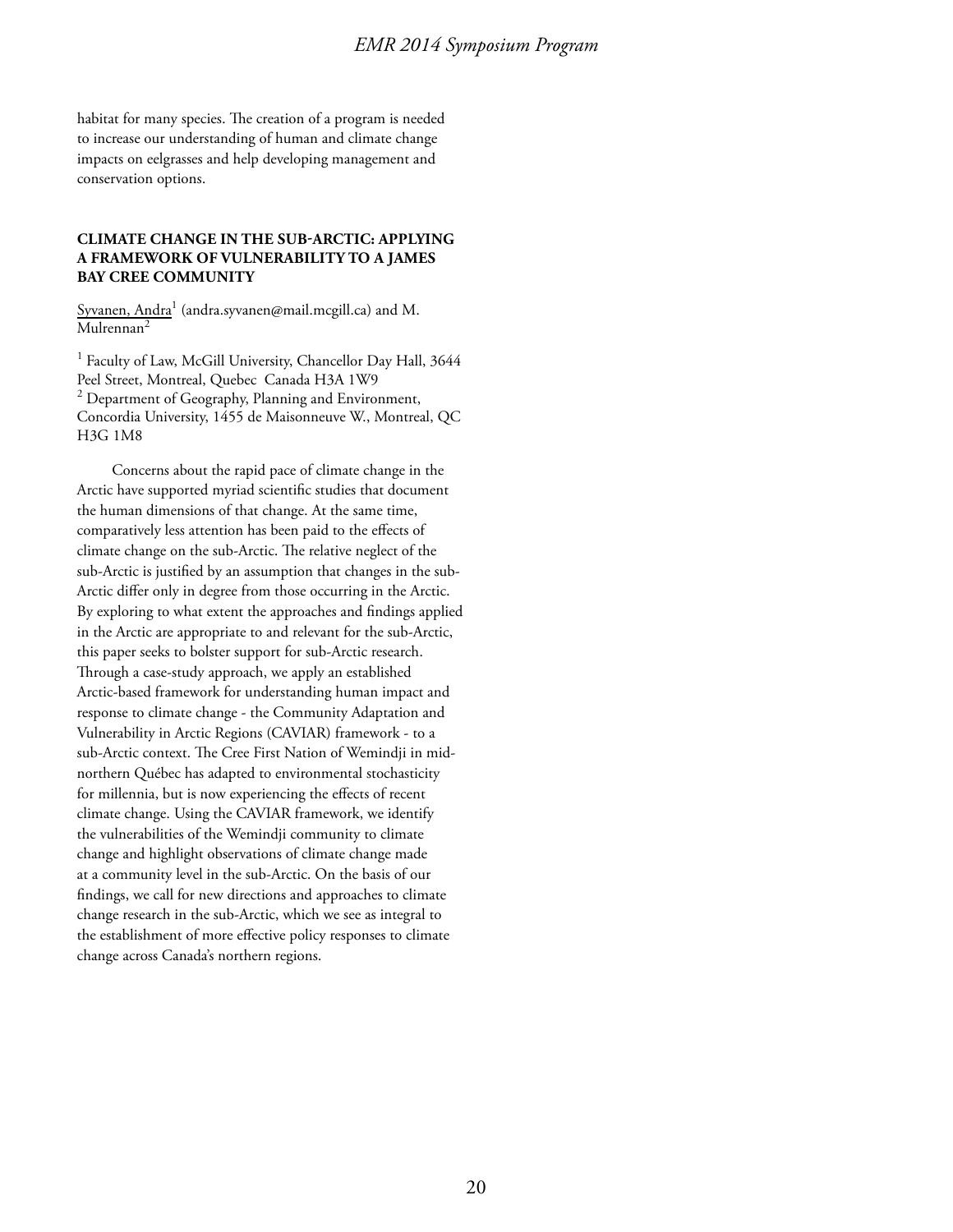# LIST OF PARTICIPANTS

**Alayco, Henry** *Nunavik Marine Region Planning Commission*

**Arragutainaq, Lucassie** *Eeyou Marine Region Impact Review Board*

**Awashish, Philip** *Cree-Naskapi Commission*

**Barber, David** *CEOS / University of Manitoba*

**Barnard, Christine** *Centre d'Études Nordiques*

**Black, Amie** *Environment Canada*

**Blackned, William** *Cree Nation of Wemindji*

**Blasco, Katie** *ArcticNet*

**Blazevic, Valter** *Strata 360*

**Bobbish, Chief Davey** *Cree Nation of Chisasibi*

**Boilard, Yvon** *Ministère du Développement durable, de l'Environnement, de la Faune et des Parcs*

**Bourbeau-Lemieux, Aurélie** *Eeyou Marine Regional Wildlife Board / Cree Nation Government*

**Bourque, Jean-Francois** *AECOM / Kaweshekami Environnement*

**Breton-Honeyman, Kaitlin** *Trent University* 

**Brooke, Lorraine** *Consultant*

**Brown, Ross** *Environment Canada / Ouranos*

**Brunelle, Josée** *Comité conjoint de chasse, de pêche et de piégeage* **Bussières, Véronique** *INDI Program / University of Concordia*

**Chaumont, Diane** *Ouranos*

**Cheechoo, Vern** *Lands and Resources for Mushkegowuk Council*

**Cheezo, Kenneth** *Cree Nation of Eastmain*

**Cheezo, Norman** *Cree Nation of Eastmain*

**Cheezo, Rusty** *Cree Nation of Eastmain*

**Côté, Alexandre-Guy** *Environnement Canada*

**Craik, Brian** *Eeyou Marine Region Impact Review Board / Grand Council of the Crees*

**Cuciurean, Richard** *Norick Research*

**Danyluk, Teresa** *Tawich Development Corporation*

**Denton, David** *Cree Nation Government*

**Desrosiers, Frédéric** *Secrétariat aux affaires autochtones*

**Dewan, Kanwal** *Concordia University*

**Dion, René** *Hydro-Québec, Production*

**Dufour, Jules** *Eeyou Marine Region Wildlife Board*

**Dunn, Marc** *Niskamoon Corporation*

**Durocher, Carine** *Hydro-Québec*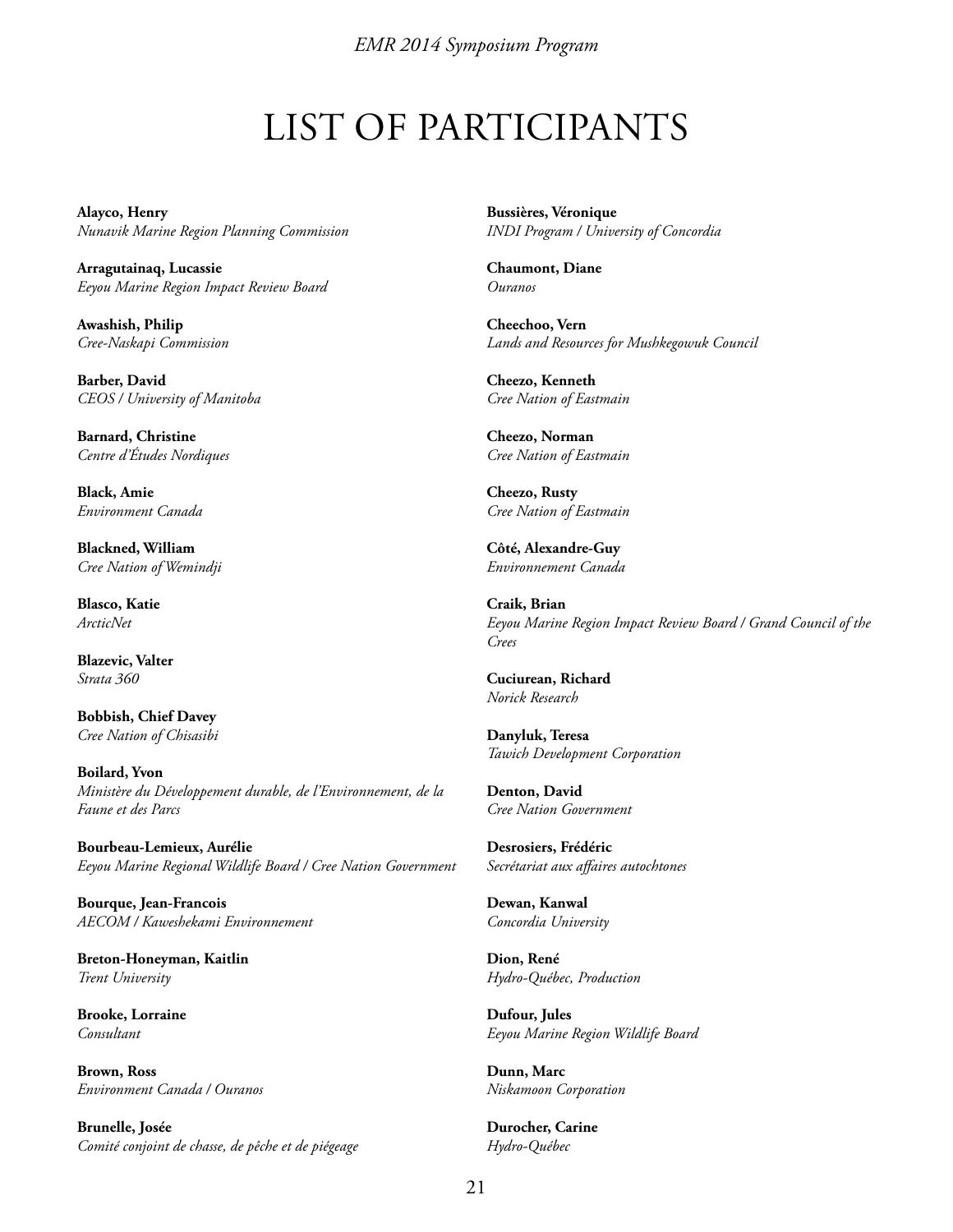**Fortier, Martin** *ArcticNet*

**Gallant, Roger** *Commission on the Status of Endangered Wildlife in Canada (COSEWIC)*

**George, Chief Stanley** *Whapmagoostui First Nation*

**Gerrard, Pauline** *International Institute for Sustainable Development (IISD)*

**Gilbert, Gregor** *Makivik Corporation*

**Gilbert, Jean-Philippe** 

**Gosselin, Marie-Eve** *FaunENord*

**Grant, Cindy** *Université du Québec à Rimouski / ISMER*

**Gravel, Michael** *ASCHII NIPII*

**Gunner, Willie K.** *Cree Trappers Association*

**Hammill, Mike** *Fisheries and Oceans Canada*

**Heath, Joel** *Arctic Eider Society*

**Hester, Deputy Chief A.Thomas** *Waskaganish First Nation*

**Humphries, Murray** *McGill University*

**Jacques, Stéphanie** *Ministère des Ressources naturelles du Québec*

**Juniper, Kim** *Ocean Networks Canada*

**Kanatewat, Louie** *Creen Nation of Chisasibi*

**Kanatewat, Robert** *Cree-Naskapi Commission* **Kanwaljeet, Dewan** *Concordia University*

**Kataquapit, Marina** *Eeyou Marine Region Planning Commission*

**Kattuk, Peter** *Eeyou Marine Region Wildlife Board*

**Kuzyk, Zou Zou** *CEOS / University of Manitoba*

**Labrecque, Jessica** *Cree Nation Government*

**Laforest, Brandon** *York University*

**Lameboy, George** *Cree Nation of Chisasibi*

**Landry-Cuerrier, Manuelle** *McGill University*

**Leblanc, Mélanie-Louise** *Université Laval*

**Lewis, Adam** *Makivik Corporation*

**Marchand, Yves** *Cégep St-Félicien*

**Mark, Deputy Chief Rodney** *Grand Council of the Crees (Eeyou Istchee)*

**Masty, Isaac** *Eeyou Marine Region Impact Review Board*

**McGinley, Robin** *Cree Outfitting and Tourism Association*

**Mclean, Cameron** *Cree Nation Government*

**McNeice, Lorne** *Eeyou Marine Region Planning Commission*

**Moar, Bert W.** *Eeyou Marine Region Wildlife Board*

**Monaghan, Tania D.** *Cree Nation goverment*

**Morin, Graeme** *James Bay Advisory Committee on the Environment*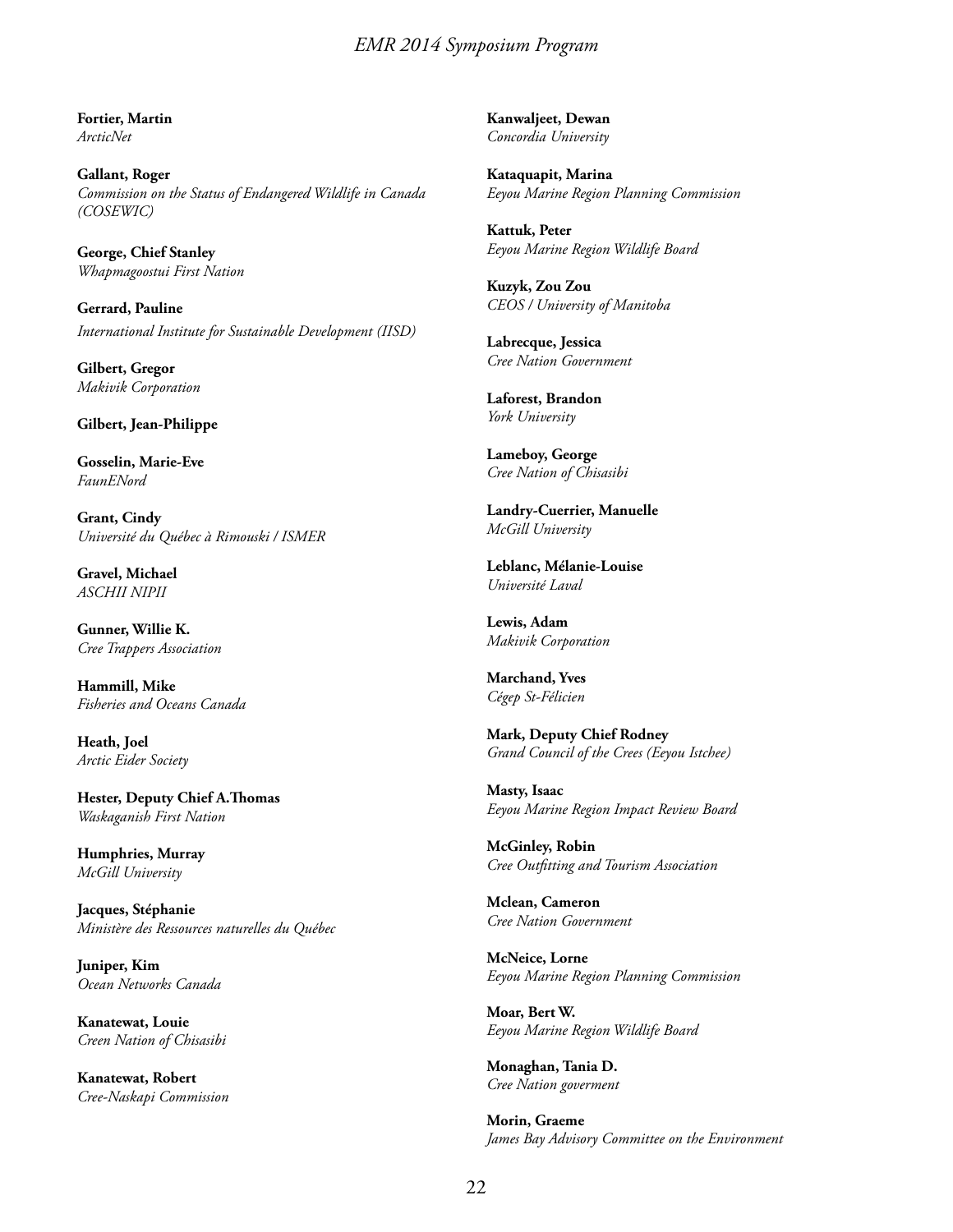**Mulrennan, Monica** *Concordia University*

**Naseer, Mishal** *Nunavik Marine Region Planning Commission*

**Neacappo, Bobby** *Cree Nation of Chisasibi*

**Nowkawalk, Charlie** *NV of Inukjuak Nunavik*

**Nozais, Christian** *Université du Québec à Rimouski*

**Savard, Jean-Pierre L.** *Nunavik Marine Wildlife Board*

**O'Connor, Mark** *Nunavik Marine Region Wildlife Board*

**O'Donnell, Brendan** *Eeyou Marine Region Impact Review Board*

**Pachano, Janie**

**Pachano, Roderick** *Eeyou Marine Region Wildlife Board*

**Pash, Simeon** *Cree Trappers' Association*

**Penn, Alan** *Eeyou Marine Region Planning Commission / Cree Nation Government*

**Perreault, Richard** *Kaweshekami Environnement Inc.*

**Petawabano, Roderick** *Cree Trappers' Association*

**Phull, Amrit** *University of Waterloo*

**Pine Cheechoo, Karen** *Moose Cree First Nation*

**Poliquin, Sandie** *Hydro-Québec*

**Quaile, Geoffrey** *Grand Council of the Crees (Eeyou Istchee)*

**Ramalho, Candice** *Environment Canada* **Rasmussen, Heather** *Nunavut Impact Review Board*

**Rodon, Thierry** *Université Laval*

**Saganash, Nadia** *Cree Nation Government*

**Saint-Charles, Claude** *Eeyou Marine Region Wildlife Board*

**Saunders, Richard** *Cree-Naskapi Commission*

**Sauriol, Monique Lucie** *Aboriginal Affairs and Northern Development Canada*

**Savard, Jean-Pierre** *Nunavik Marine Region Wildlife Board*

**Scott, Colin** *McGill University*

**Scott, Katherine** *McGill University*

**Shecapio, Wilbert** *Cree Nation of Mistissini*

**Smeja, Christina** *Cree Health Board*

**Smeja, Katrina**

**St-Pierre, David** *Ministère des Ressources naturelles du Québec*

**Syvänen, Andra** *McGill University*

**Tapiatic, Robbie** *Niskamoon Corporation*

**Tetreault, Chantal** *Eeyou Marine Region Planning Commission / Cree Nation Government*

**Tomatuk, Johnny** *Cree Nation of Eastmain*

**Tookalak, Robbie** *Nunavik Marine Region Wildlife Board*

**Tremblay, Alain** *Hydro-Québec*